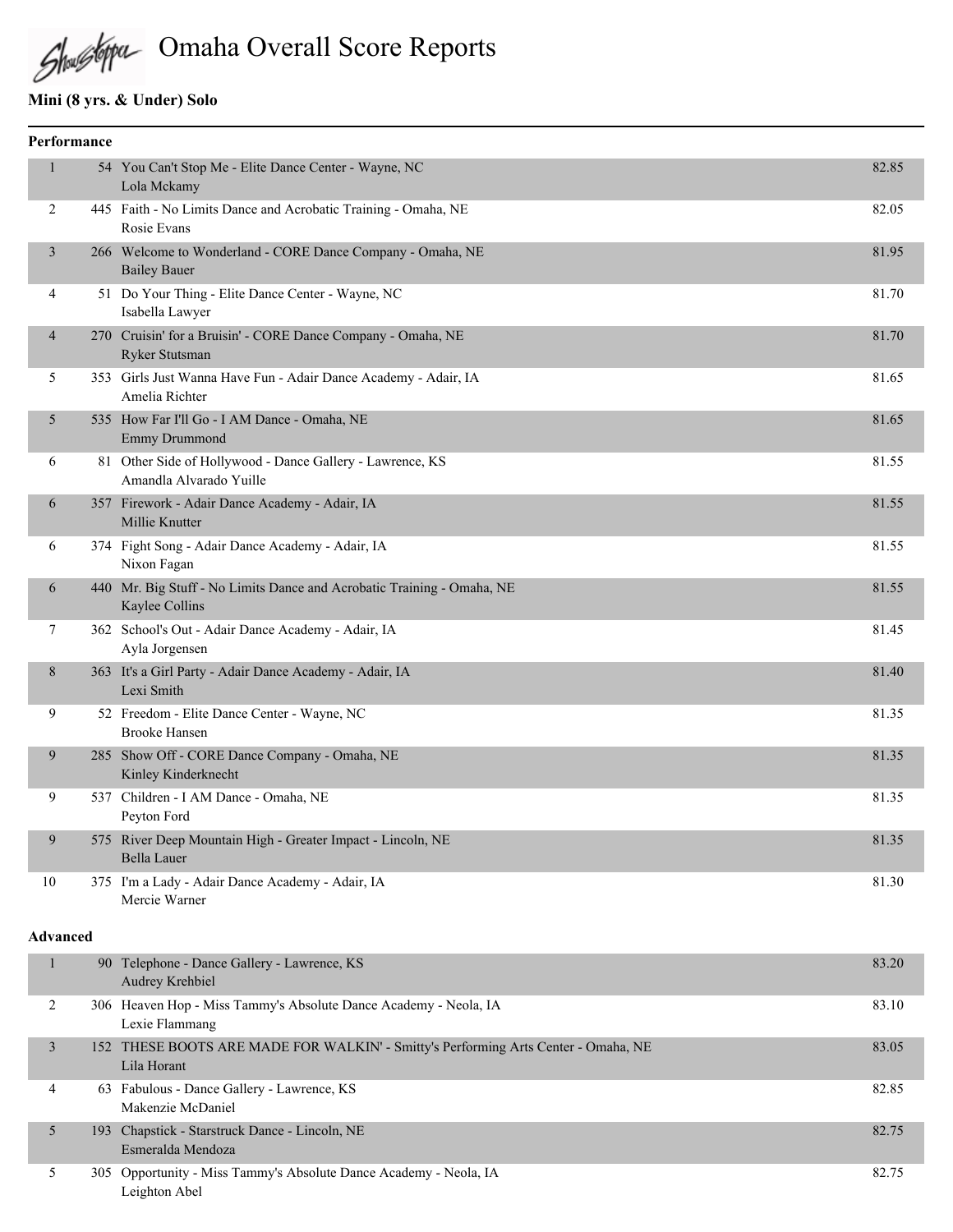| 6           |     | 385 Invisible - CORE Dance Company - Omaha, NE<br>Vesper Park                          | 82.40 |
|-------------|-----|----------------------------------------------------------------------------------------|-------|
| 7           |     | 159 LOCKED OUT OF HEAVEN - Smitty's Performing Arts Center - Omaha, NE<br>Gunnar Guinn | 82.10 |
| 8           |     | 155 MECHANIC - Smitty's Performing Arts Center - Omaha, NE<br><b>Preston Micks</b>     | 81.85 |
| 8           |     | 596 Barbie Girl - Kisses - Bennington, NE<br>Adelynn Bishay                            | 81.85 |
| 9           | 108 | LITTLE LULLABY - Smitty's Performing Arts Center - Omaha, NE<br>Jaelyn Able            | 81.75 |
| 9           |     | 597 Rock-A-Hula - Kisses - Bennington, NE<br>Reese Baker                               | 81.75 |
| Competitive |     |                                                                                        |       |
| 1           | 384 | Whistle While You Work it - CORE Dance Company - Omaha, NE<br>Verity Park              | 84.95 |
| 2           | 140 | PRIMATIVE - Smitty's Performing Arts Center - Omaha, NE<br>Kyrie Higgins               | 84.85 |
| 3           | 439 | Fabulous - No Limits Dance and Acrobatic Training - Omaha, NE<br>Ali Hothan            | 83.30 |

4 598 BOP - Kisses - Bennington, NE 80.45 Cora Baker

# **Mini (8 yrs. & Under) Duet/Trio**

#### **Performance**

|                 | $\mathbf{1}$   |  | 290 Route 66 - CORE Dance Company - Omaha, NE<br>Savana Wright, Sharlet Wright, Sydnea Wright                        | 81.85 |
|-----------------|----------------|--|----------------------------------------------------------------------------------------------------------------------|-------|
|                 | 2              |  | 269 Barbie and Ken - CORE Dance Company - Omaha, NE<br>Ryker Stutsman, Kali Smith                                    | 81.80 |
|                 | 3              |  | 265 Dirty - CORE Dance Company - Omaha, NE<br>Stephen Costanzo, Bailey Bauer                                         | 81.50 |
|                 | 3              |  | 577 Mermaid Party - Greater Impact - Lincoln, NE<br>Jaylah Panek, Blake Anderson                                     | 81.50 |
|                 | $\overline{4}$ |  | 258 Girl in the Mirror - CORE Dance Company - Omaha, NE<br>Peyton Derby, Piper Derby                                 | 81.40 |
|                 | 5              |  | 298 Fabulous - Miss Tammy's Absolute Dance Academy - Neola, IA<br>Skylar Nelson, Monroe Mechaelsen, Ellianna Lobendo | 80.70 |
| <b>Advanced</b> |                |  |                                                                                                                      |       |
|                 | $\mathbf{1}$   |  | 232 We Share Everything - Dance Gallery - Lawrence, KS<br>Makenzie McDaniel, Brittyn Cook                            | 83.20 |
|                 | 2              |  | 311 Join The Circus - Miss Tammy's Absolute Dance Academy - Neola, IA<br>Lexie Flammang, Leighton Abel               | 83.00 |
|                 | 3              |  | 231 Survivor - Dance Gallery - Lawrence, KS<br>Audrey Krehbiel, Gabby Harris, Brennan Burnett                        | 82.75 |
|                 | $\overline{4}$ |  | 85 Does Your Mother Know - Dance Gallery - Lawrence, KS<br>Abby Krehbiel, Audrey Krehbiel                            | 82.45 |
|                 | $\overline{4}$ |  | 141 BATMAN AND ROBIN - Smitty's Performing Arts Center - Omaha, NE<br>Greyson Micks, Preston Micks                   | 82.45 |
|                 | 5              |  | 210 In Love With A Monster - Starstruck Dance - Lincoln, NE<br>Claire Ristow, Brynn Willey, Riley LeMaistre          | 82.00 |
|                 | 6              |  | 183 SPEAKING FRENCH - Smitty's Performing Arts Center - Omaha, NE<br>Lila Horant, Jaelyn Able                        | 81.95 |
|                 |                |  |                                                                                                                      |       |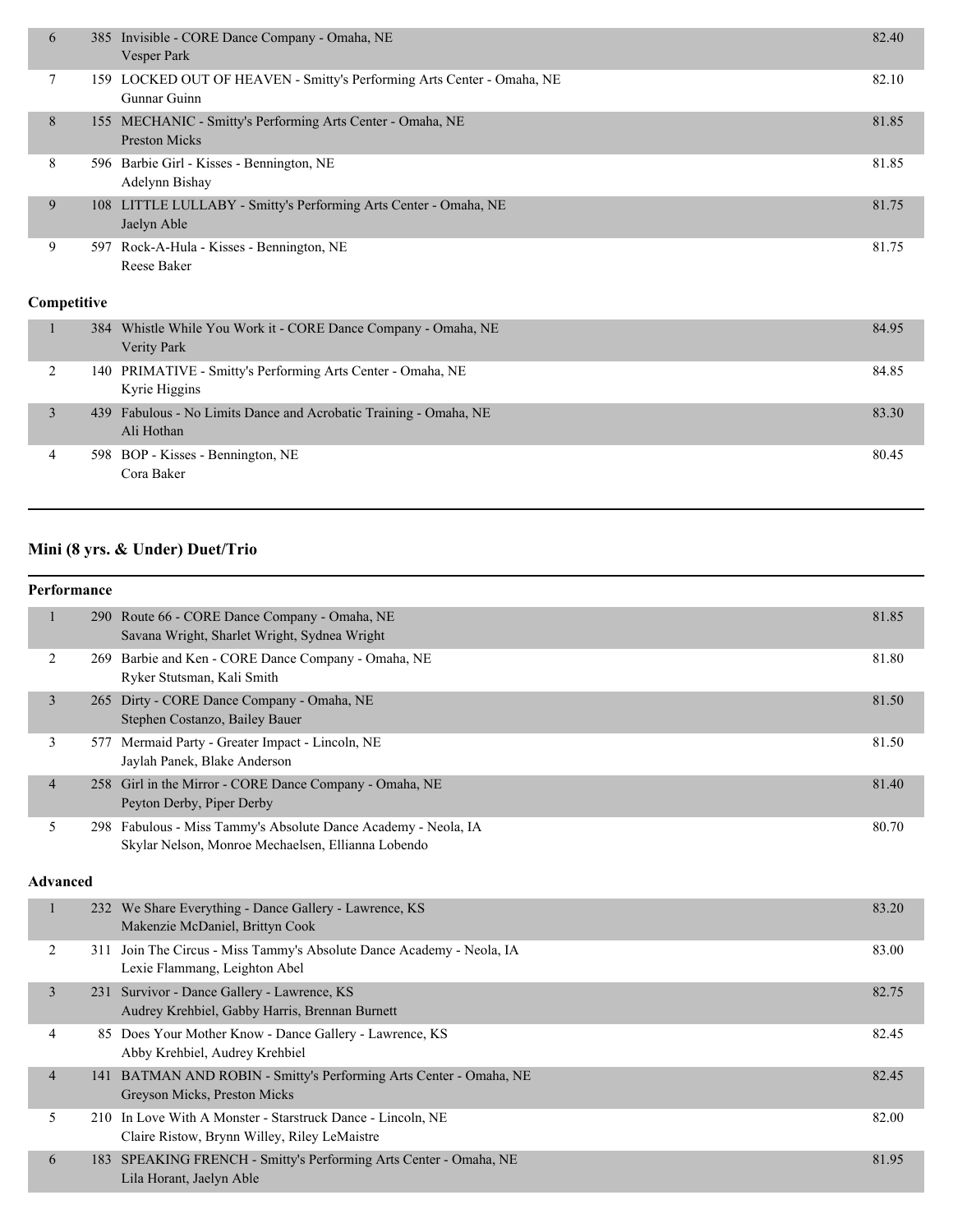## **Competitive**

## **Mini (8 yrs. & Under) Small**

| Performance     |                                                                                                                                                                                                                    |        |
|-----------------|--------------------------------------------------------------------------------------------------------------------------------------------------------------------------------------------------------------------|--------|
| $\mathbf{1}$    | 482 Abracadabra - Midwest Dance - Papillion, NE<br>Sophie Gingerich, Emma DeMont, Ellie Sherlock, Eleanor Barnes, Charlotte Kraus, Bridget Petersen,<br>Allie Sayers, Addyson Tinnell, Adalynn Hellrigel           | 108.55 |
| 1               | 607 Diamonds - Motion Works Dance - Council Bluffs, IA<br>Kassidy Shinn, Tinsley Brandt, Millie Edwards, Mallory Schultz, Kirsten Emmons                                                                           | 108.55 |
| $\overline{2}$  | 381 Fresh Prince - Adair Dance Academy - Adair, IA<br>Nixon Fagan, Millie Knutter, Lexi Smith, Ayla Jorgensen, Amelia Richter                                                                                      | 108.45 |
| 3               | 487 Prayer of the Children - Midwest Dance - Papillion, NE<br>Irelynn Ackles, Grace Widner, Emma DeMont, Ellie Sherlock, Charlotte Kraus, Anna Vann, Adalynn<br>Hellrigel                                          | 108.40 |
| 4               | 565 It's A Birthday! - Greater Impact - Lincoln, NE<br>Tatym Cooley, Jaylah Panek, Ellery Guenther, Collins Spurling, Blake Anderson, Sadie Puckett                                                                | 108.05 |
| 5               | 475 Material Girl - No Limits Dance and Acrobatic Training - Omaha, NE<br>Kaylee Collins, Rosie Evans, Annabelle Alexander, Austin Caniglia, Maggie Collins, Vivian Feltz, Riley<br>Johansen, Everly Ritchie       | 107.95 |
| 6               | 488 Privatebirds - Midwest Dance - Papillion, NE<br>Lucille Marunda, Hayden Brown, Adele Sheets, Addison Trovato, Adalyn Wolken, Grace Widner, Emma<br>DeMont, Anna Vann                                           | 107.85 |
| 7               | 529 Colors - I AM Dance - Omaha, NE<br>Dakiya Henley, Emmy Drummond, Journey Owens, K'Zaryah Brown, NaDia Woodard, Peyton Ford,<br>Piper Minnifield                                                                | 107.80 |
| 8               | 337 Girls Night Out - Wayne Dance Company - Wayne, NE<br>Anna Rockhill, Winora Dorcey, Willa Ruth, AnaBelle Cook                                                                                                   | 107.70 |
| 9               | 392 Smile - Bellevue Dance Academy - Bellevue, NE<br>Sophia Adame, Jaycee Osborn, Aubriella Leffers, Dakota Rhodd, Courtney Osborn, Havanna Boonie                                                                 | 107.55 |
| $10\,$          | 606 Watermelon sugar - Motion Works Dance - Council Bluffs, IA<br>Tinsley Brandt, Millie Edwards, Mallory Schultz, Kirsten Emmons                                                                                  | 107.45 |
| <b>Advanced</b> |                                                                                                                                                                                                                    |        |
| $\mathbf{1}$    | 33 Rhythm of the Night - Dance Gallery - Lawrence, KS<br>Gabby Harris, Gillespie Alvarado Yuille, Brennan Burnett, Brittyn Cook, Reagan Heath, Abby Krehbiel,<br>Audrey Krehbiel, Makenzie McDaniel, Lauren Murray | 111.55 |
| 2               | 334 Kill The Lights - Miss Tammy's Absolute Dance Academy - Neola, IA<br>Phyra Wolfe, Kira Patterson, Elayna Hansen, Alexandra Wiech, Lexie Flammang, Leighton Abel                                                | 109.85 |
| 3               | 302 I Can't Help Falling In Love - Miss Tammy's Absolute Dance Academy - Neola, IA<br>Phyra Wolfe, Kira Patterson, Elayna Hansen, Alexandra Wiech, Lexie Flammang, Leighton Abel                                   | 109.60 |
| 4               | 603 Spicy - Kisses - Bennington, NE<br>Reese Baker, Adelynn Bishay, Adrianna Spencer, Ember Griffin, Priyah Dawson                                                                                                 | 108.30 |
| 5               | 600 Halo - Kisses - Bennington, NE<br>Reese Baker, Addison Bohnenkamp, Adelynn Bishay, Avery Larson, Liberty Hayes                                                                                                 | 108.15 |
| 6               | 601 Rolling - Kisses - Bennington, NE<br>Adelynn Bishay, Reese Baker, Addison Bohnenkamp, Avery Larson, Liberty Hayes                                                                                              | 107.75 |

# **Mini (8 yrs. & Under) Large**

**Performance**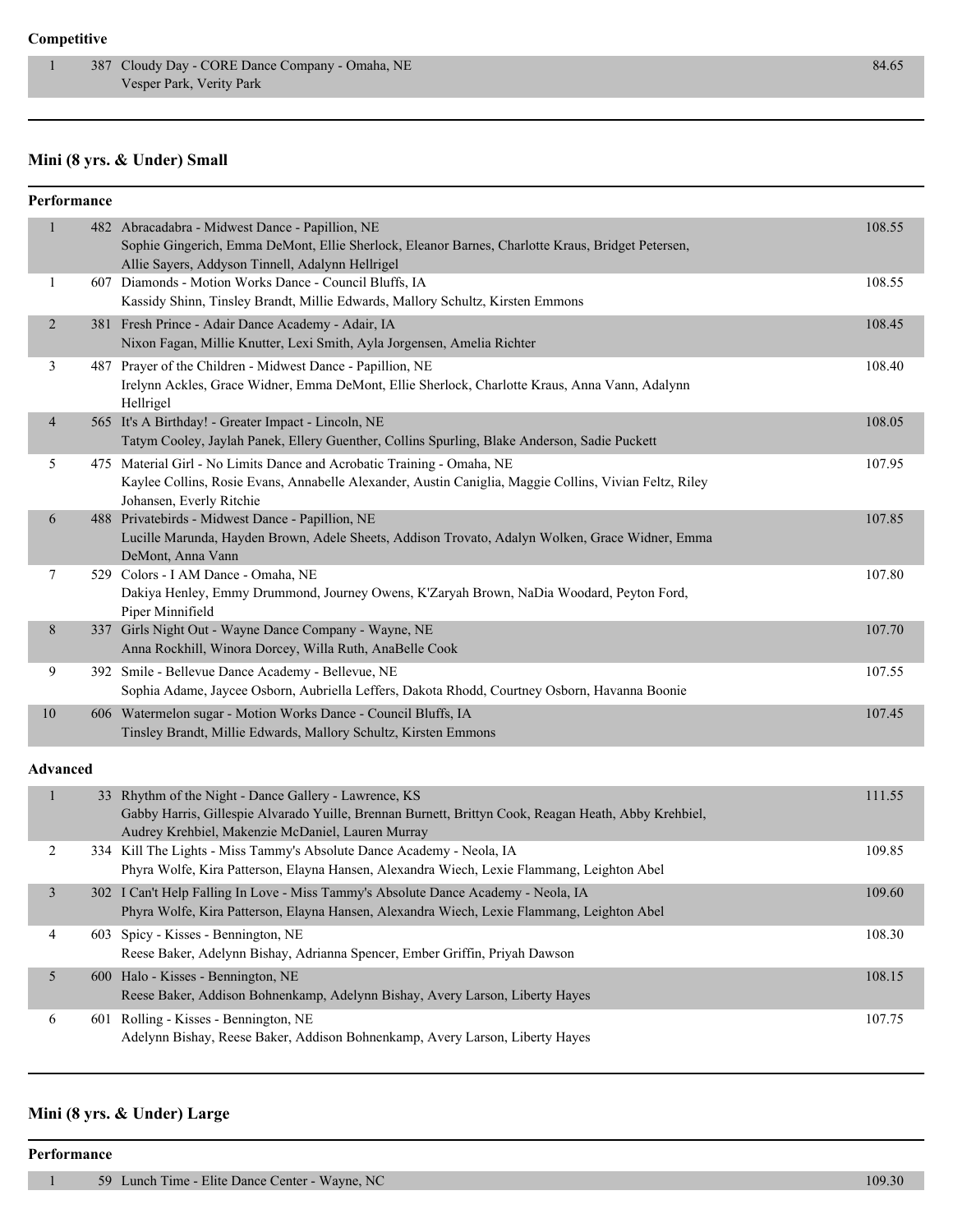|                 | Brooke Hansen, Emma Sommerfeld, Hannah Detlefsen, Kenslee Holz, Isabella Lawyer, Lola Mckamy,       |        |
|-----------------|-----------------------------------------------------------------------------------------------------|--------|
|                 | Rylee Widner, Brooklynn Wakeley, Kylie Ross, Maya Brummels                                          |        |
|                 | 552 Boogie in the Barnyard - Greater Impact - Lincoln, NE                                           | 108.45 |
|                 | Bella Oelke, Tessa McInerney, Sadie Puckett, Madelyn Converse, Kinley Byous, Jordyn Zabel, Evie     |        |
|                 | Stukenholtz, Callie Paul, Aleela Ablao, Tatym Cooley, Jaylah Panek, Ellery Guenther, Blake Anderson |        |
| 3               | 38 Cruella - Elite Dance Center - Wayne, NC                                                         | 108.25 |
|                 | Brooke Hansen, Emma Sommerfeld, Hannah Detlefsen, Isabella Lawyer, Kenslee Holz, Lola Mckamy,       |        |
|                 | Rylee Widner, Brooklynn Wakeley, Kylie Ross, Maya Brummels                                          |        |
| 4               | 476 Conga - No Limits Dance and Acrobatic Training - Omaha, NE                                      | 107.55 |
|                 | Brooklyn Baumgart, Sicilia Caniglia, Ava Hothan, Leighton Marsh, Ellie O'Brien, Shea Owens, Lila    |        |
|                 | Rickley, Mila Stottle, Piper Sweitzer, Parker Wurth                                                 |        |
| <b>Advanced</b> |                                                                                                     |        |
|                 | 154 KLASSY KIDS - Smitty's Performing Arts Center - Omaha, NE                                       | 108.70 |
|                 | Jaelyn Able, Arya Carr, Evelyn Caturia, Sofie Frey, Gunnar Guinn, Norah Guinn, Lila Horant, Greyson |        |
|                 | Micks, Preston Micks, Gracie Shannon                                                                |        |
|                 |                                                                                                     |        |

# **Junior (9 - 11 yrs.) Solo**

| Performance             |                                                                                           |        |
|-------------------------|-------------------------------------------------------------------------------------------|--------|
| $\mathbf{1}$            | 275 Father - CORE Dance Company - Omaha, NE<br>Faith Johnson                              | 111.15 |
| 2                       | 498 Castle - Midwest Dance - Papillion, NE<br>Sammy Moore                                 | 110.90 |
| $\overline{\mathbf{3}}$ | 271 Fabulous Baby! - CORE Dance Company - Omaha, NE<br>Kailani Meyers                     | 110.25 |
| 4                       | 277 Control - CORE Dance Company - Omaha, NE<br>Lilly Reinstein                           | 110.15 |
| 4                       | 314 I Can Only Imagine - Miss Tammy's Absolute Dance Academy - Neola, IA<br>Alayna Ringen | 110.15 |
| 4                       | 318 I Won't - Miss Tammy's Absolute Dance Academy - Neola, IA<br><b>Bryn Larsen</b>       | 110.15 |
| 5                       | 344 Flux - Wayne Dance Company - Wayne, NE<br>Araya Tentinger                             | 110.05 |
| 6                       | 267 Soldier - CORE Dance Company - Omaha, NE<br>Kelly Kini                                | 110.00 |
| 7                       | 356 America's Sweetheart - Adair Dance Academy - Adair, IA<br>Jovie Denney                | 109.90 |
| 7                       | 499 Out Tonight - Midwest Dance - Papillion, NE<br><b>Adele Sheets</b>                    | 109.90 |
| 8                       | 352 Electrified - Adair Dance Academy - Adair, IA<br><b>Blakely Carver</b>                | 109.70 |
| 8                       | 372 Funky Monkey - Adair Dance Academy - Adair, IA<br>Natalie Northway                    | 109.70 |
| 9                       | 504 Toxic - Midwest Dance - Papillion, NE<br><b>Addison Trovato</b>                       | 109.50 |
| 10                      | 53 Run It - Elite Dance Center - Wayne, NC<br>Kylie Ross                                  | 109.45 |
| <b>Advanced</b>         |                                                                                           |        |

# 1 464 Big Noise - No Limits Dance and Acrobatic Training - Omaha, NE 113.00 Kennedy Feltz 2 293 Zero to Hero - CORE Dance Company - Omaha, NE 112.40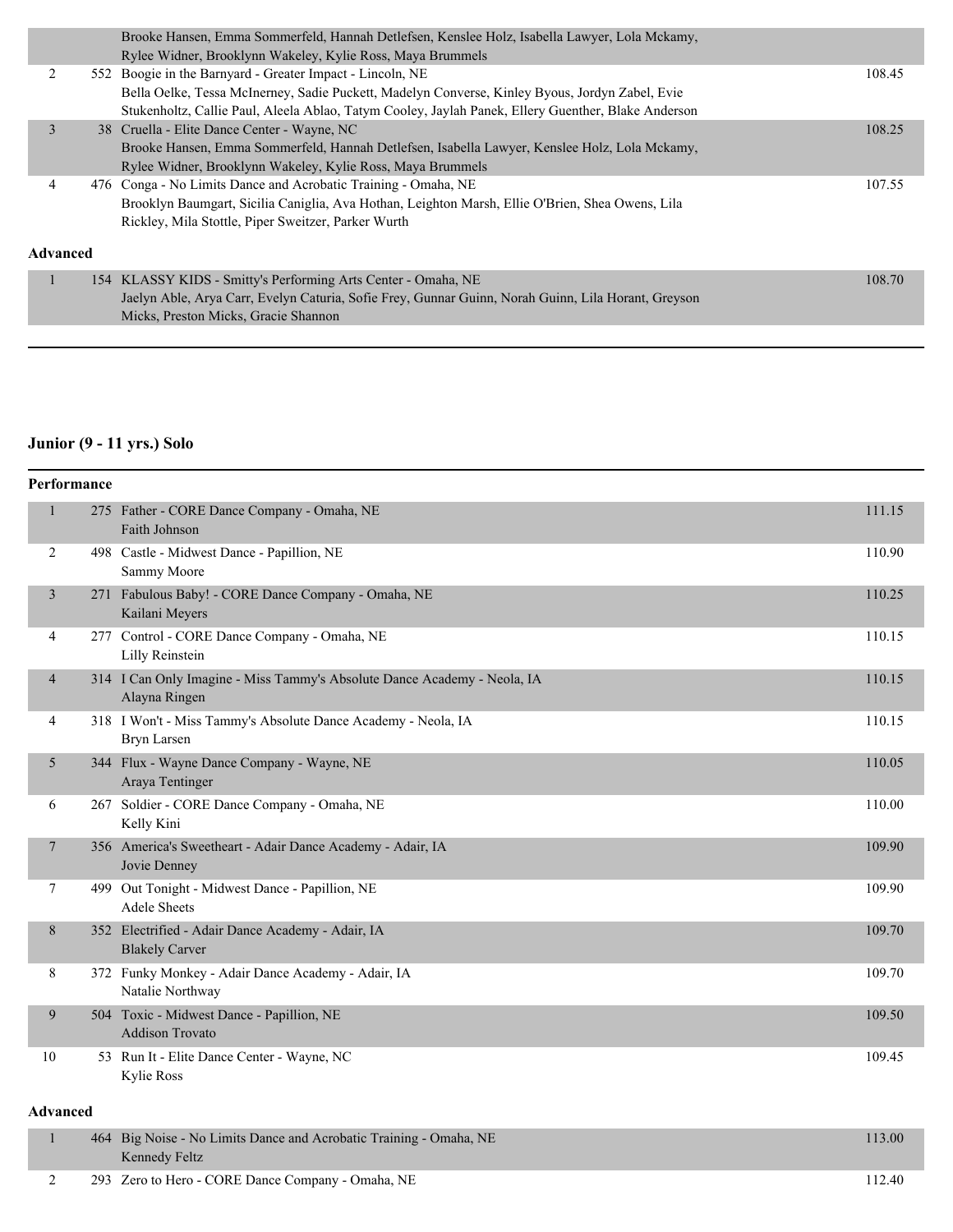|                | Lindsey Melancon                                                                                |        |
|----------------|-------------------------------------------------------------------------------------------------|--------|
| 3              | 316 Hit Me With Your Best Shot - Miss Tammy's Absolute Dance Academy - Neola, IA<br>Phyra Wolfe | 112.35 |
| 3              | 453 Compass - No Limits Dance and Acrobatic Training - Omaha, NE<br><b>Ouinn Buetow</b>         | 112.35 |
| $\overline{4}$ | 70 Stand Tall - Dance Gallery - Lawrence, KS<br>Gillespie Alvarado Yuille                       | 112.20 |
| 5              | 82 Girlfriend - Dance Gallery - Lawrence, KS<br>Gabby Harris                                    | 112.15 |
| 6              | 283 Strange Birds - CORE Dance Company - Omaha, NE<br><b>Elinor Mertz</b>                       | 112.10 |
| 7              | 308 Dance On - Miss Tammy's Absolute Dance Academy - Neola, IA<br>Elayna Hansen                 | 112.05 |
| 8              | 451 Bird Set Free - No Limits Dance and Acrobatic Training - Omaha, NE<br>Lucy Evans            | 112.00 |
| 9              | 450 Big Time - No Limits Dance and Acrobatic Training - Omaha, NE<br>Allison Rice               | 111.95 |
| 10             | 313 Edge Of Midnight - Miss Tammy's Absolute Dance Academy - Neola, IA<br>Kira Patterson        | 111.85 |
| 10             | 408 Different Beat - Bellevue Dance Academy - Bellevue, NE<br>Faylinn Leffers                   | 111.85 |
| Competitive    |                                                                                                 |        |
| $\mathbf{1}$   | 157 BETTER DAYS - Smitty's Performing Arts Center - Omaha, NE<br>Raegan Grell                   | 85.95  |
| 1              | 444 Whole Lotta Women - No Limits Dance and Acrobatic Training - Omaha, NE<br>Mya Hothan        | 85.95  |
| $\overline{2}$ | 137 MIDNIGHT - Smitty's Performing Arts Center - Omaha, NE<br>Nola Sciscoe                      | 85.70  |
| 3              | 281 Be Me - CORE Dance Company - Omaha, NE<br><b>Bennett Wallace</b>                            | 85.40  |
| $\overline{4}$ | 446 Cosmic Love - No Limits Dance and Acrobatic Training - Omaha, NE<br>Lena Simon              | 85.20  |
| 5              | 467 Alex - No Limits Dance and Acrobatic Training - Omaha, NE<br>Sami Minardi                   | 85.10  |
| 6              | 143 FLYING SOLO - Smitty's Performing Arts Center - Omaha, NE<br>Ella Greder                    | 83.95  |
|                |                                                                                                 |        |

# **Junior (9 - 11 yrs.) Duet/Trio**

| <b>Performance</b> |                                                                                                 |       |
|--------------------|-------------------------------------------------------------------------------------------------|-------|
| 1                  | I Don't Like to Showoff - CORE Dance Company - Omaha, NE<br>278<br>Lauryn Heston, Londyn Heston | 83.40 |
| 2                  | 268 Right Hand Man - CORE Dance Company - Omaha, NE<br>Gabe Kini, Kelly Kini                    | 83.20 |
| 3                  | 592 Disco pop - Motion Works Dance - Council Bluffs, IA<br>Sophia Pira, Kassidy Shinn           | 83.05 |
| 4                  | Lately - Midwest Dance - Papillion, NE<br>509<br>Adele Sheets, Addison Trovato                  | 82.95 |
| 5                  | 557 Another One Bites the Dust - Greater Impact - Lincoln, NE<br>Allyson Pape, Emma Hanzlicek   | 82.50 |
| 6                  | Beautiful Thing - CORE Dance Company - Omaha, NE<br>276<br>Faith Johnson, Lilly Reinstein       | 82.45 |
|                    | 561 Forever on Your Side - Greater Impact - Lincoln, NE                                         | 82.20 |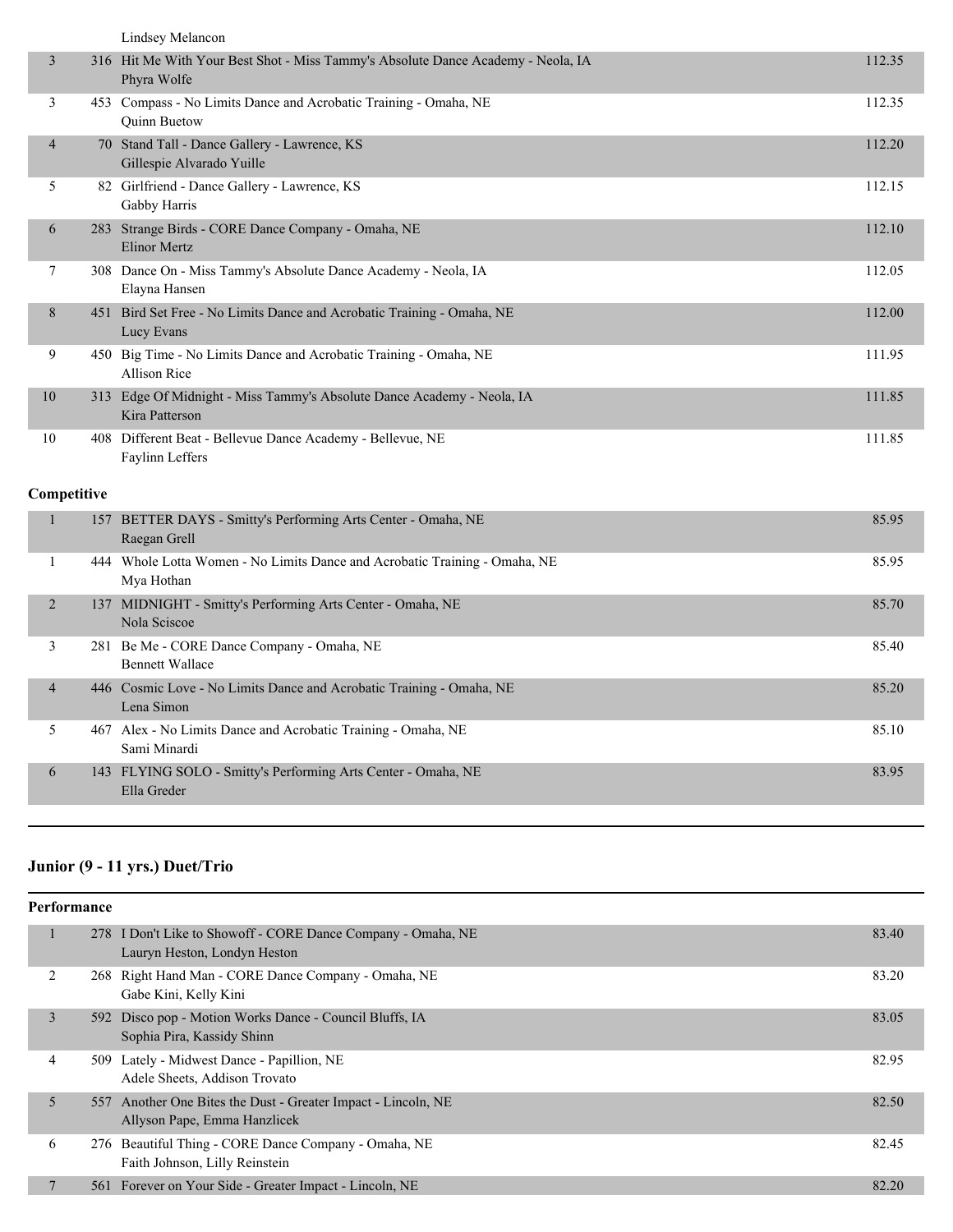### **Advanced**

| $\mathbf{1}$   | 77 Money Money Money - Dance Gallery - Lawrence, KS<br>Madilyn Mugridge, Jena Syvongsay, Lauren Murray          | 84.45 |
|----------------|-----------------------------------------------------------------------------------------------------------------|-------|
| 2              | 620 Drop the Mambo - 5 Star Dance & Tumbling Academy - Ida Grove, IA<br>Alyvia Allerdings, Braelyn Witzke       | 84.30 |
| $\mathfrak{Z}$ | 399 Fresh Like Will - Bellevue Dance Academy - Bellevue, NE<br>Holden Fabry, Skyler Towne                       | 83.85 |
| 4              | 83 Route 66 - Dance Gallery - Lawrence, KS<br>Amandla Alvarado Yuille, Gillespie Alvarado Yuille                | 83.65 |
| 5              | 78 Here I Come - Dance Gallery - Lawrence, KS<br>Gillespie Alvarado Yuille, Lauren Murray                       | 83.60 |
| 6              | 553 Size - Greater Impact - Lincoln, NE<br>Elle Friesen, Ruby Weber                                             | 83.50 |
| $\overline{7}$ | 312 Break Free - Miss Tammy's Absolute Dance Academy - Neola, IA<br>Phyra Wolfe, Elayna Hansen                  | 83.45 |
| 8              | 310 So I Am - Miss Tammy's Absolute Dance Academy - Neola, IA<br>Kira Patterson, Alexandra Wiech                | 83.35 |
| 9              | 75 The Scientist - Dance Gallery - Lawrence, KS<br>Avery Nuzum, Madilyn Mugridge                                | 83.20 |
| 9              | 93 Beautiful Thing - Dance Gallery - Lawrence, KS<br>Reagan Heath, Abby Krehbiel                                | 83.20 |
| 10             | 211 Trouble - Starstruck Dance - Lincoln, NE<br>Marleigh Peterson, Ida Mae Scott                                | 82.95 |
| Competitive    |                                                                                                                 |       |
| $\mathbf{1}$   | 186 WAYFARING STRANGERS - Smitty's Performing Arts Center - Omaha, NE<br>Nola Sciscoe, Brooke Barry             | 84.85 |
| 2              | 150 MY PREROGATIVE - Smitty's Performing Arts Center - Omaha, NE<br>Adrianna Clancy, Nola Sciscoe, Shae Weinert | 84.65 |
| $\overline{2}$ | 273 Size - CORE Dance Company - Omaha, NE<br>Dahlia Vidlak, Ali Wheeler                                         | 84.65 |
| 3              | 284 I Got You - CORE Dance Company - Omaha, NE<br>Elinor Mertz, Bennett Wallace                                 | 84.35 |
| $\overline{4}$ | 213 Footprints - Starstruck Dance - Lincoln, NE                                                                 | 83.80 |

Esmeralda Mendoza, Janeth Mendoza 5 383 Soldiers - CORE Dance Company - Omaha, NE 83.75 Saoirse Park, Vesper Park, Verity Park

# **Junior (9 - 11 yrs.) Small**

|   | Performance |                                                                                                  |        |  |  |  |
|---|-------------|--------------------------------------------------------------------------------------------------|--------|--|--|--|
|   |             | 491 Unsteady - Midwest Dance - Papillion, NE                                                     | 111.30 |  |  |  |
|   |             | Summer Scruggs, Layla Endres, Jessa Sherlock, Emeri Lewis, Ella Walts, Caroline Reimer, Ainsley  |        |  |  |  |
|   |             | Logston, Sammy Moore, Ily Fricke                                                                 |        |  |  |  |
|   |             | 490 Night Vision - Midwest Dance - Papillion, NE                                                 | 111.25 |  |  |  |
|   |             | Summer Scruggs, Madi Kraus, Layla Endres, Jessa Sherlock, Ella Walts, Sammy Moore, Ily Fricke    |        |  |  |  |
| 3 |             | 380 Goosebumps - Adair Dance Academy - Adair, IA                                                 | 109.50 |  |  |  |
|   |             | Natalie Northway, Monroe Fagan, Braylee Brittain, Blakely Carver, Aniston Irlmeier, Alyse Dewitt |        |  |  |  |
| 4 |             | 230 Tell Him - Dance Gallery - Lawrence, KS                                                      | 109.30 |  |  |  |
|   |             | Anna Gerrish, Delaney MacFarland, Hadley Payne, Amandla Alvarado Yuille, Sophia Olson-Kelly      |        |  |  |  |
|   |             | Ramirez                                                                                          |        |  |  |  |
|   |             | 338 Madhouse - Wayne Dance Company - Wayne, NE                                                   | 109.20 |  |  |  |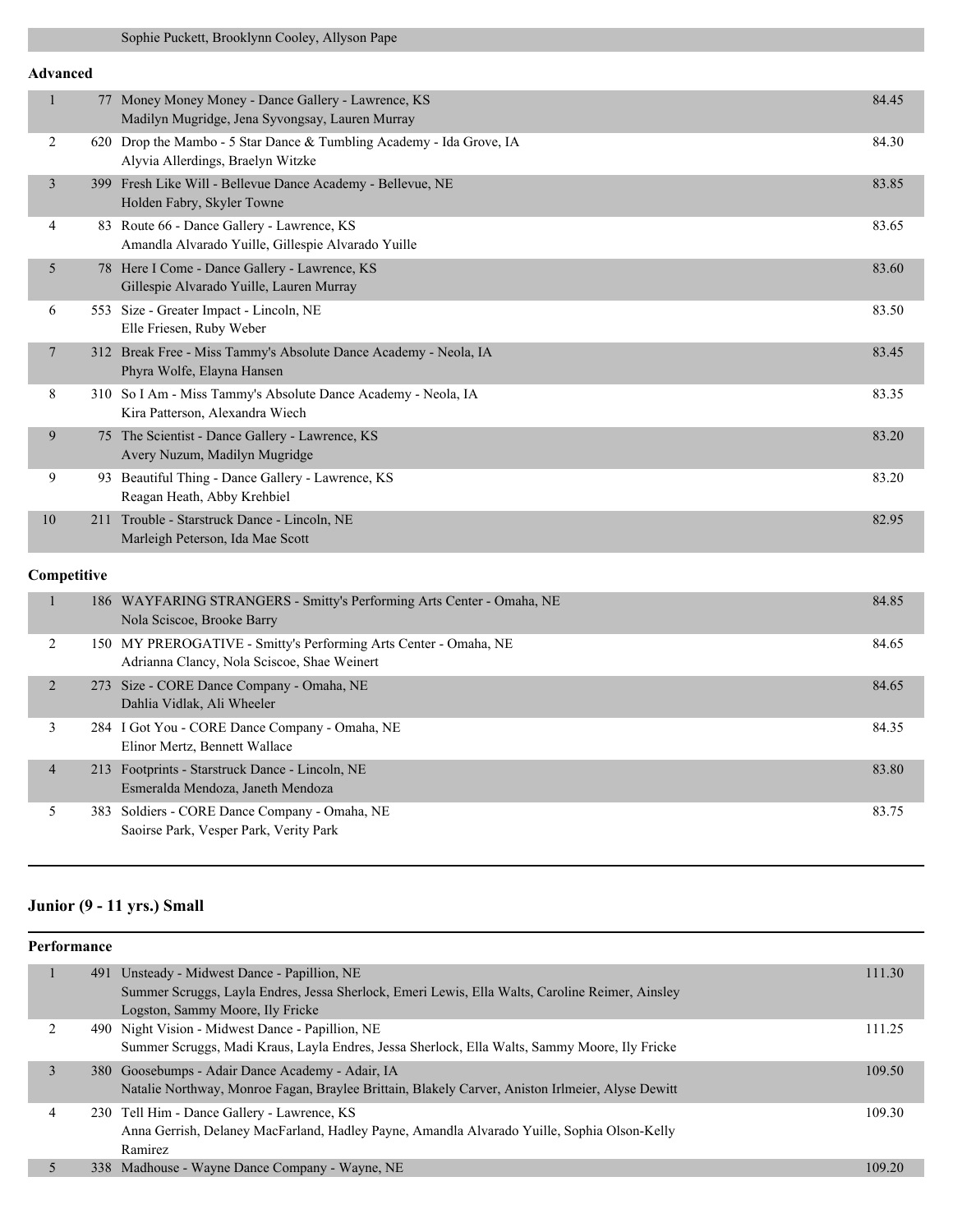|  | McKaeya Becker, Sophia Petersen, Sienna Lipp, Lilly Redden, Karla Wynia, Jessa McMenamin, Araya   |        |
|--|---------------------------------------------------------------------------------------------------|--------|
|  | Tentinger                                                                                         |        |
|  | 37 Rockefeller - Dance Gallery - Lawrence, KS                                                     | 109.10 |
|  | Mila Koester, Anna Gerrish, Sophia Olson-Kelly Ramirez, Hadley Payne, Delaney MacFarland, Amandla |        |
|  | Alvarado Yuille                                                                                   |        |
|  | 489 Winter Song - Midwest Dance - Papillion, NE                                                   | 108.90 |
|  | Hayden Brown, Adele Sheets, Addison Trovato, Adalyn Wolken                                        |        |

#### **Advanced**

| $\mathbf{1}$             | 26 Knocking on Heaven's Door - Dance Gallery - Lawrence, KS<br>Avery Nuzum, Amelia Conn, Julietta Keathley-Helms, Kiyana Cook, Jena Syvongsay, Kherrington<br>Dodds, Madiyn Mallory                                   | 113.05 |
|--------------------------|-----------------------------------------------------------------------------------------------------------------------------------------------------------------------------------------------------------------------|--------|
| 2                        | 300 Fist Pump Jump Jump - Miss Tammy's Absolute Dance Academy - Neola, IA<br>Leighton Abel, Kaylie DeVault, Aubrey Divelbess, Elayna Hansen, Bryn Larsen, Soleil McCool                                               | 112.90 |
| $\mathfrak{Z}$           | 27 Fighter - Dance Gallery - Lawrence, KS<br>Madiyn Mallory, Madilyn Mugridge, Kiyana Cook, Kherrington Dodds, Jena Syvongsay, Cadence<br>Mayfield, Amelia Conn, Avery Nuzum                                          | 112.75 |
| 4                        | 31 Rule the World - Dance Gallery - Lawrence, KS<br>Gabby Harris, Gillespie Alvarado Yuille, Brennan Burnett, Reagan Heath, Abby Krehbiel, Makenzie<br>McDaniel, Lauren Murray                                        | 112.45 |
| $\overline{\mathcal{A}}$ | 571 Yes I Can - Greater Impact - Lincoln, NE<br>Elle Friesen, Allyson Pape, Emma Hanzlicek, Brooklynn Cooley, Morgan Hilton, Ruby Weber                                                                               | 112.45 |
| 5                        | 30 Can't Turn You Loose - Dance Gallery - Lawrence, KS<br>Gabby Harris, Gillespie Alvarado Yuille, Brittyn Cook, Brenya Fitzmorris, Reagan Heath, Abby Krehbiel,<br>Audrey Krehbiel, Makenzie McDaniel, Lauren Murray | 112.40 |
| 6                        | 569 Boogie Shoes - Greater Impact - Lincoln, NE<br>Gabriella Diaz, Gianna Brack, Kinley Byous, Tovah Soliz, Sadie Schnittker, Brynlee Guenther                                                                        | 112.35 |
| 7                        | 29 The Man - Dance Gallery - Lawrence, KS<br>Gabby Harris, Brennan Burnett, Brenya Fitzmorris, Reagan Heath, Abby Krehbiel, Audrey Krehbiel,<br>Lauren Murray                                                         | 112.10 |
| 8                        | 642 Run Boy Run - I Am Dance - Omaha, NE<br>Sophia Marquez, Jaylaa Holiday, Grace Station, Reagan Griffin, Onistie Bennett, Dakota Ray, Ava<br>Barlow, Amaya Johnson                                                  | 111.90 |
| 9                        | 555 Grow As We Go - Greater Impact - Lincoln, NE<br>Tovah Soliz, Sadie Schnittker, Makenna Hohensee, Gianna Brack, Gabriella Diaz, Brynlee Guenther                                                                   | 111.80 |
| $10\,$                   | 393 Ice Cream - Bellevue Dance Academy - Bellevue, NE<br>Faylinn Leffers, Kamisha Harris, Sophie Austin, Madison Gimbel, Izzy Greenfelder, Emberlyn Bauer                                                             | 111.05 |
| Competitive              |                                                                                                                                                                                                                       |        |
| 1                        | 104 SOMEBODY TO LOVE - Smitty's Performing Arts Center - Omaha, NE<br>Adrianna Clancy, Raegan Grell, Kyrie Higgins, Hannah Horant, Alina Osborn, Nola Sciscoe, Camille<br>Tines, Shae Weinert                         | 113.00 |
| 1                        | 107 ZERO TO HERO - Smitty's Performing Arts Center - Omaha, NE<br>Brooke Barry, Ella Greder, Raegan Grell, Hannah Horant, Alina Osborn, Nola Sciscoe, Shae Weinert                                                    | 113.00 |
| 2                        | 151 FLEX - Smitty's Performing Arts Center - Omaha, NE<br>Allison Miles, Adrianna Clancy, Adelynn Fremming, Alina Osborn, Brooke Barry, Ella Greder, Camille<br>Tines                                                 | 112.90 |
| 3                        | 110 THIS WILL BE THE DAY - Smitty's Performing Arts Center - Omaha, NE<br>Brooke Barry, Adrianna Clancy, Ella Greder, Raegan Grell, Hannah Horant, Nola Sciscoe, Shae Weinert                                         | 112.80 |
| $\overline{\mathcal{A}}$ | 185 THE FARM - Smitty's Performing Arts Center - Omaha, NE<br>Arya Carr, Sofie Frey, Norah Guinn, Kyrie Higgins, Greyson Micks, Lila Horant                                                                           | 112.40 |
| 5                        | 119 SHAKE SHAKE - Smitty's Performing Arts Center - Omaha, NE<br>Brynn Danburg, Sofie Frey, Norah Guinn, Kyrie Higgins, Camille Tines                                                                                 | 111.00 |

# **Junior (9 - 11 yrs.) Large**

### **Performance**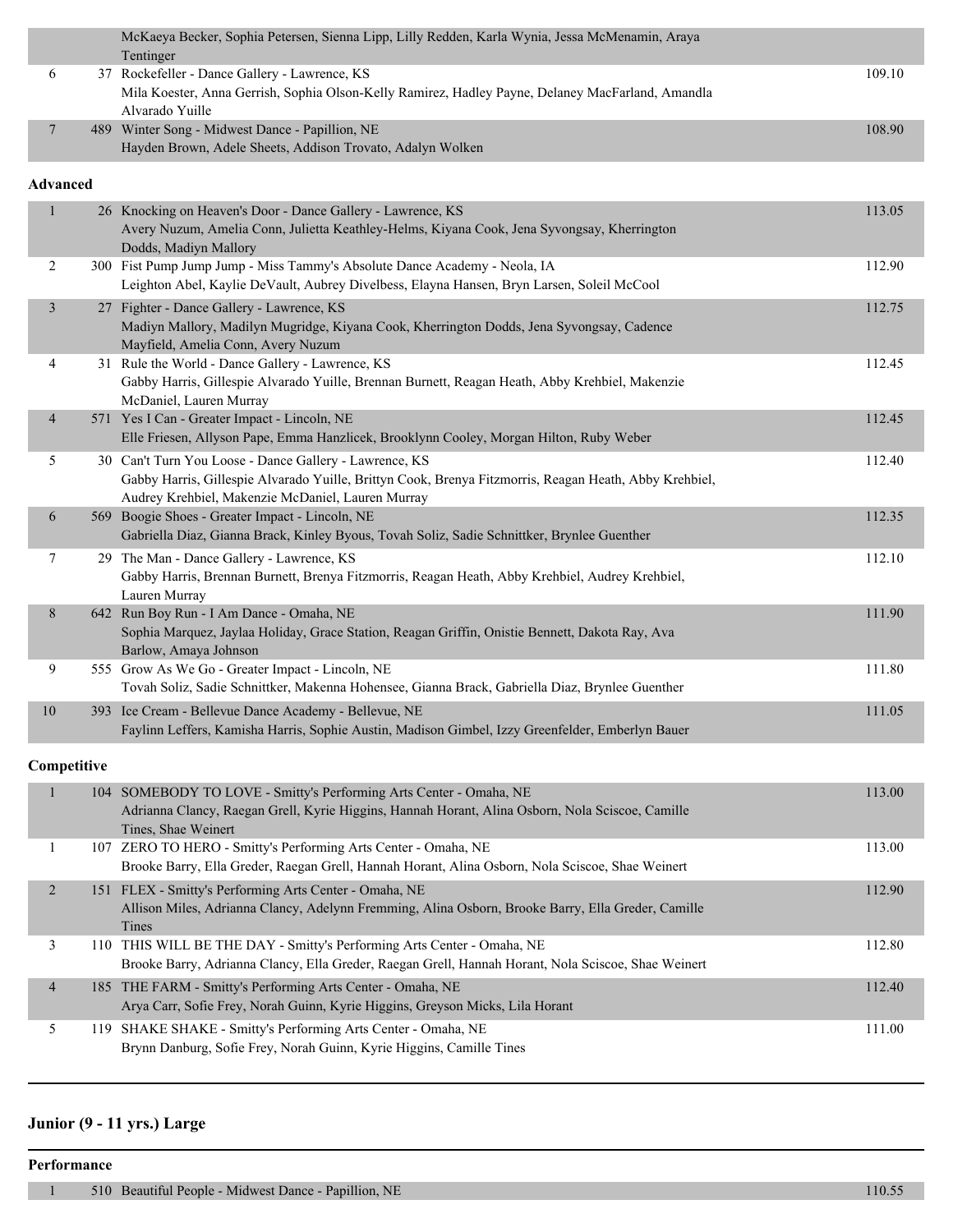| Summer Scruggs, Madi Kraus, Layla Endres, Jessa Sherlock, Emeri Lewis, Ella Walts, Caroline Reimer,<br>Ainsley Logston, Sammy Moore, Ily Fricke<br>2<br>512 Sushi - Midwest Dance - Papillion, NE<br>Lucille Marunda, Jolie Sutherland, Hayden Brown, Casey Sutherland, Adele Sheets, Addison Trovato,<br>Adalyn Wolken, Irelynn Ackles, Grace Widner, Anna Vann<br><b>Advanced</b><br>32 Razzle Dazzle - Dance Gallery - Lawrence, KS<br>Gabby Harris, Gillespie Alvarado Yuille, Brennan Burnett, Brittyn Cook, Brenya Fitzmorris, Reagan<br>Heath, Abby Krehbiel, Audrey Krehbiel, Makenzie McDaniel, Madilyn Mugridge, Lauren Murray<br>2<br>599 High Top Shoes - Kisses - Bennington, NE<br>Adelynn Bishay, Adrianna Spencer, Ember Griffin, Priyah Dawson, Reese Baker, Addison Bohnenkamp,<br>Avery Larson, Evelyn Goedkin, Liberty Hayes, Aubri Baker, Emily Austin<br><b>Competitive</b> |  |        |
|---------------------------------------------------------------------------------------------------------------------------------------------------------------------------------------------------------------------------------------------------------------------------------------------------------------------------------------------------------------------------------------------------------------------------------------------------------------------------------------------------------------------------------------------------------------------------------------------------------------------------------------------------------------------------------------------------------------------------------------------------------------------------------------------------------------------------------------------------------------------------------------------------|--|--------|
|                                                                                                                                                                                                                                                                                                                                                                                                                                                                                                                                                                                                                                                                                                                                                                                                                                                                                                   |  |        |
|                                                                                                                                                                                                                                                                                                                                                                                                                                                                                                                                                                                                                                                                                                                                                                                                                                                                                                   |  |        |
|                                                                                                                                                                                                                                                                                                                                                                                                                                                                                                                                                                                                                                                                                                                                                                                                                                                                                                   |  | 109.85 |
|                                                                                                                                                                                                                                                                                                                                                                                                                                                                                                                                                                                                                                                                                                                                                                                                                                                                                                   |  |        |
|                                                                                                                                                                                                                                                                                                                                                                                                                                                                                                                                                                                                                                                                                                                                                                                                                                                                                                   |  |        |
|                                                                                                                                                                                                                                                                                                                                                                                                                                                                                                                                                                                                                                                                                                                                                                                                                                                                                                   |  |        |
|                                                                                                                                                                                                                                                                                                                                                                                                                                                                                                                                                                                                                                                                                                                                                                                                                                                                                                   |  | 112.25 |
|                                                                                                                                                                                                                                                                                                                                                                                                                                                                                                                                                                                                                                                                                                                                                                                                                                                                                                   |  |        |
|                                                                                                                                                                                                                                                                                                                                                                                                                                                                                                                                                                                                                                                                                                                                                                                                                                                                                                   |  |        |
|                                                                                                                                                                                                                                                                                                                                                                                                                                                                                                                                                                                                                                                                                                                                                                                                                                                                                                   |  | 109.75 |
|                                                                                                                                                                                                                                                                                                                                                                                                                                                                                                                                                                                                                                                                                                                                                                                                                                                                                                   |  |        |
|                                                                                                                                                                                                                                                                                                                                                                                                                                                                                                                                                                                                                                                                                                                                                                                                                                                                                                   |  |        |
|                                                                                                                                                                                                                                                                                                                                                                                                                                                                                                                                                                                                                                                                                                                                                                                                                                                                                                   |  |        |
| MANNEQUIN - Smitty's Performing Arts Center - Omaha, NE<br>153                                                                                                                                                                                                                                                                                                                                                                                                                                                                                                                                                                                                                                                                                                                                                                                                                                    |  | 112.75 |
| Hailey Carr, Isla Capan, Brynn Danburg, Adelynn Fremming, Ella Greder, Raegan Grell, Alana Kleffner,                                                                                                                                                                                                                                                                                                                                                                                                                                                                                                                                                                                                                                                                                                                                                                                              |  |        |
| Allison Miles, Alina Osborn, Lucas Rasmussen, Camille Tines                                                                                                                                                                                                                                                                                                                                                                                                                                                                                                                                                                                                                                                                                                                                                                                                                                       |  |        |
|                                                                                                                                                                                                                                                                                                                                                                                                                                                                                                                                                                                                                                                                                                                                                                                                                                                                                                   |  |        |

# **Junior (9 - 11 yrs.) Super**

| Advanced |  |                                                                                                       |        |  |  |
|----------|--|-------------------------------------------------------------------------------------------------------|--------|--|--|
|          |  | 25 When I Grow Up - Dance Gallery - Lawrence, KS                                                      | 113.30 |  |  |
|          |  | Avery Nuzum, Amelia Conn, Cadence Mayfield, Gabby Harris, Kiyana Cook, Jena Syvongsay,                |        |  |  |
|          |  | Kherrington Dodds, Mila Koester, Amandla Alvarado Yuille, Gillespie Alvarado Yuille, Brennan Burnett, |        |  |  |
|          |  | Brittyn Cook, Brenya Fitzmorris, Reagan Heath, Abby Krehbiel, Audrey Krehbiel, Madiyn Mallory,        |        |  |  |
|          |  | Makenzie McDaniel, Madilyn Mugridge, Lauren Murray                                                    |        |  |  |

# **Teen (12 - 14 yrs.) Solo**

|   | Performance |                                                                                             |       |
|---|-------------|---------------------------------------------------------------------------------------------|-------|
|   |             | 324 America's Sweetheart - Miss Tammy's Absolute Dance Academy - Neola, IA<br>Soleil McCool | 84.75 |
| 2 | 492         | Flatline - Midwest Dance - Papillion, NE<br>Caroline Reimer                                 | 84.50 |
| 3 |             | 234 Dancing With Your Ghost - Dance Gallery - Lawrence, KS<br>Joy Malin                     | 84.40 |
| 4 |             | 345 I Feel Good - Wayne Dance Company - Wayne, NE<br>Adrienne Anderson                      | 84.35 |
| 5 | 502         | Bounce Back - Midwest Dance - Papillion, NE<br>Ella Walts                                   | 84.30 |
| 6 |             | 69 Love - Dance Gallery - Lawrence, KS<br>Makayla Thompson                                  | 84.20 |
| 6 | 323         | Dynamite - Miss Tammy's Absolute Dance Academy - Neola, IA<br><b>Aubrey Divelbess</b>       | 84.20 |
| 7 | 322         | Yeah! - Miss Tammy's Absolute Dance Academy - Neola, IA<br>Kaylie DeVault                   | 84.15 |
| 7 | 495         | Pray You Catch Me - Midwest Dance - Papillion, NE<br>Lauren Selph                           | 84.15 |
| 7 |             | 503 Mercy - Midwest Dance - Papillion, NE<br>Sadie Whisinnand                               | 84.15 |
| 7 |             | 507 Ghost - Midwest Dance - Papillion, NE                                                   | 84.15 |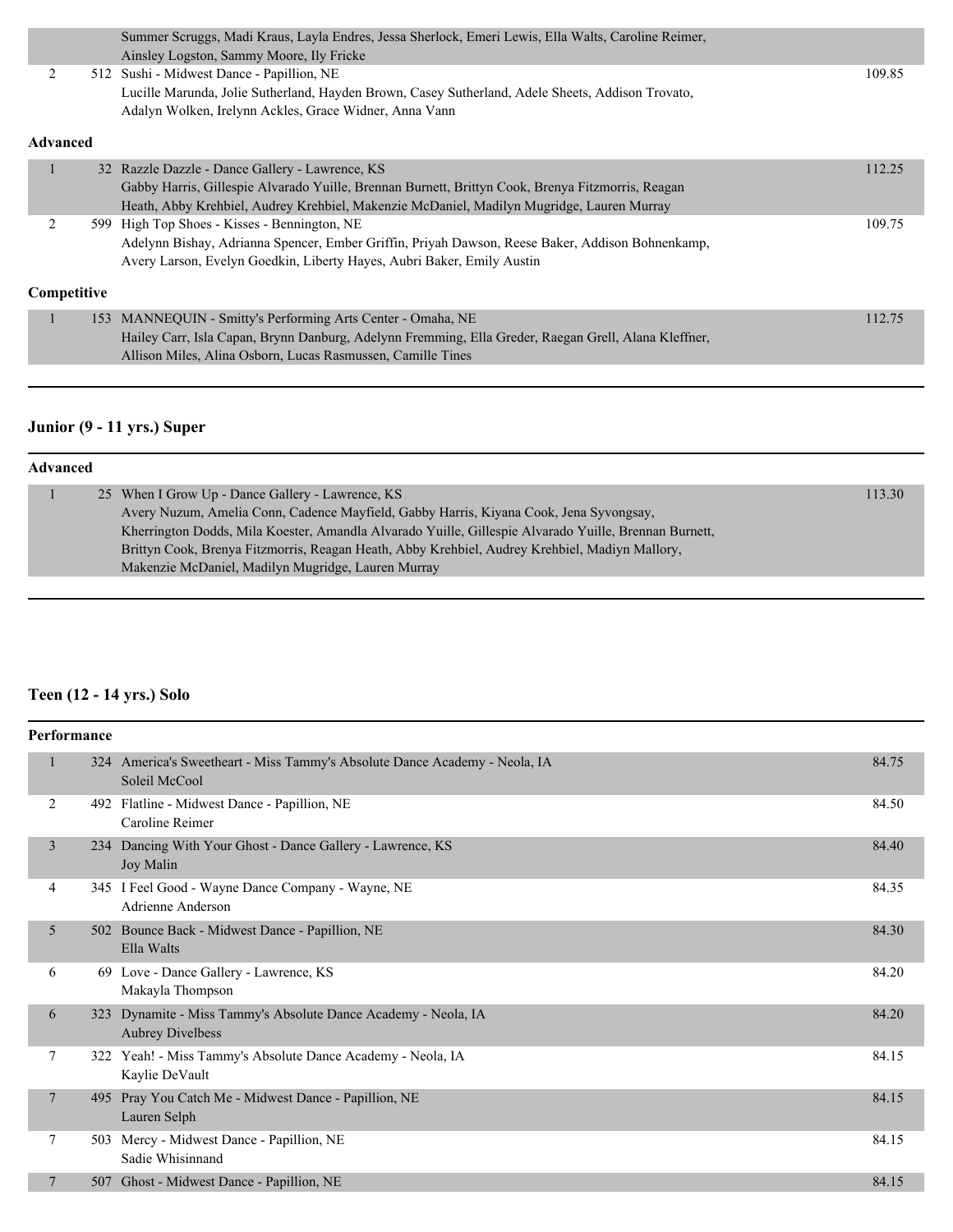|                 | Layla Endres                                                                                 |        |
|-----------------|----------------------------------------------------------------------------------------------|--------|
| 8               | 354 Head Above Water - Adair Dance Academy - Adair, IA<br>Kaylee Oberholtz                   | 84.10  |
| 9               | 505 Get Me - Midwest Dance - Papillion, NE<br>Lydia Frederick                                | 84.05  |
| 10              | 50 Hard Sometimes - Elite Dance Center - Wayne, NC<br>Courtney Roeber                        | 83.90  |
| 10              | 346 Not About Angels - Wayne Dance Company - Wayne, NE<br>Kennasyn Blecke                    | 83.90  |
| <b>Advanced</b> |                                                                                              |        |
| $\mathbf{1}$    | 402 Hard Sometimes - Bellevue Dance Academy - Bellevue, NE<br>Amelia Quint                   | 85.85  |
| 1               | 609 Call Me Back - 5 Star Dance & Tumbling Academy - Ida Grove, IA<br>Ella Boysen            | 85.85  |
| $\overline{2}$  | 320 Chainsmoking - Miss Tammy's Absolute Dance Academy - Neola, IA<br>Ally Adams             | 85.55  |
| 3               | 404 Taylor The Latte Boy - Bellevue Dance Academy - Bellevue, NE<br>Kira Vossen              | 85.50  |
| $\overline{4}$  | 438 3005 - Dance Inspiration - Omaha, NE<br>Anya Schuman                                     | 85.30  |
| 5               | 72 Nothing - Dance Gallery - Lawrence, KS<br>Cadence Mayfield                                | 85.25  |
| 5               | 469 Game Of Survival - No Limits Dance and Acrobatic Training - Omaha, NE<br>Morgan Bezuosek | 85.25  |
| 6               | 74 Explosions - Dance Gallery - Lawrence, KS<br>Julietta Keathley-Helms                      | 85.15  |
| 6               | 79 A Different Kind of Love - Dance Gallery - Lawrence, KS<br>Kherrington Dodds              | 85.15  |
| 6               | 536 Cringe - I AM Dance - Omaha, NE<br>Kennedy Drummond                                      | 85.15  |
| 7               | 64 Wild Hearts - Dance Gallery - Lawrence, KS<br>Amelia Conn                                 | 85.10  |
| 8               | 610 Wondering - 5 Star Dance & Tumbling Academy - Ida Grove, IA<br>Lily March                | 85.05  |
| 9               | 449 Good To Go - No Limits Dance and Acrobatic Training - Omaha, NE<br>Sophie Stemm          | 85.00  |
| 9               | 543 Don't Watch Me Cry - I AM Dance - Omaha, NE<br>Zoey Minnifield-Cannon                    | 85.00  |
| 10              | 403 Gimme Gimme - Bellevue Dance Academy - Bellevue, NE<br>Violet Larsen                     | 84.85  |
| Competitive     |                                                                                              |        |
| $\mathbf{1}$    | 109 GIVE ME A REASON - Smitty's Performing Arts Center - Omaha, NE<br>Ava Finley             | 116.15 |
| 2               | 98 Don't Panic - Dance Gallery - Lawrence, KS<br>Jacie Butler                                | 116.05 |
| $\mathfrak{Z}$  | 136 HOPE UR OK - Smitty's Performing Arts Center - Omaha, NE<br>Charlottte Vander Zwagg      | 115.50 |
| 4               | 172 LADY - Smitty's Performing Arts Center - Omaha, NE<br>Kaitlyn Friesen                    | 115.20 |
| $\overline{4}$  | 448 Earth - No Limits Dance and Acrobatic Training - Omaha, NE<br>Shae Ozols                 | 115.20 |
| 5               | 460 Let's Work - No Limits Dance and Acrobatic Training - Omaha, NE<br>Addison Walker        | 115.10 |

6 139 EYESORE - Smitty's Performing Arts Center - Omaha, NE 115.05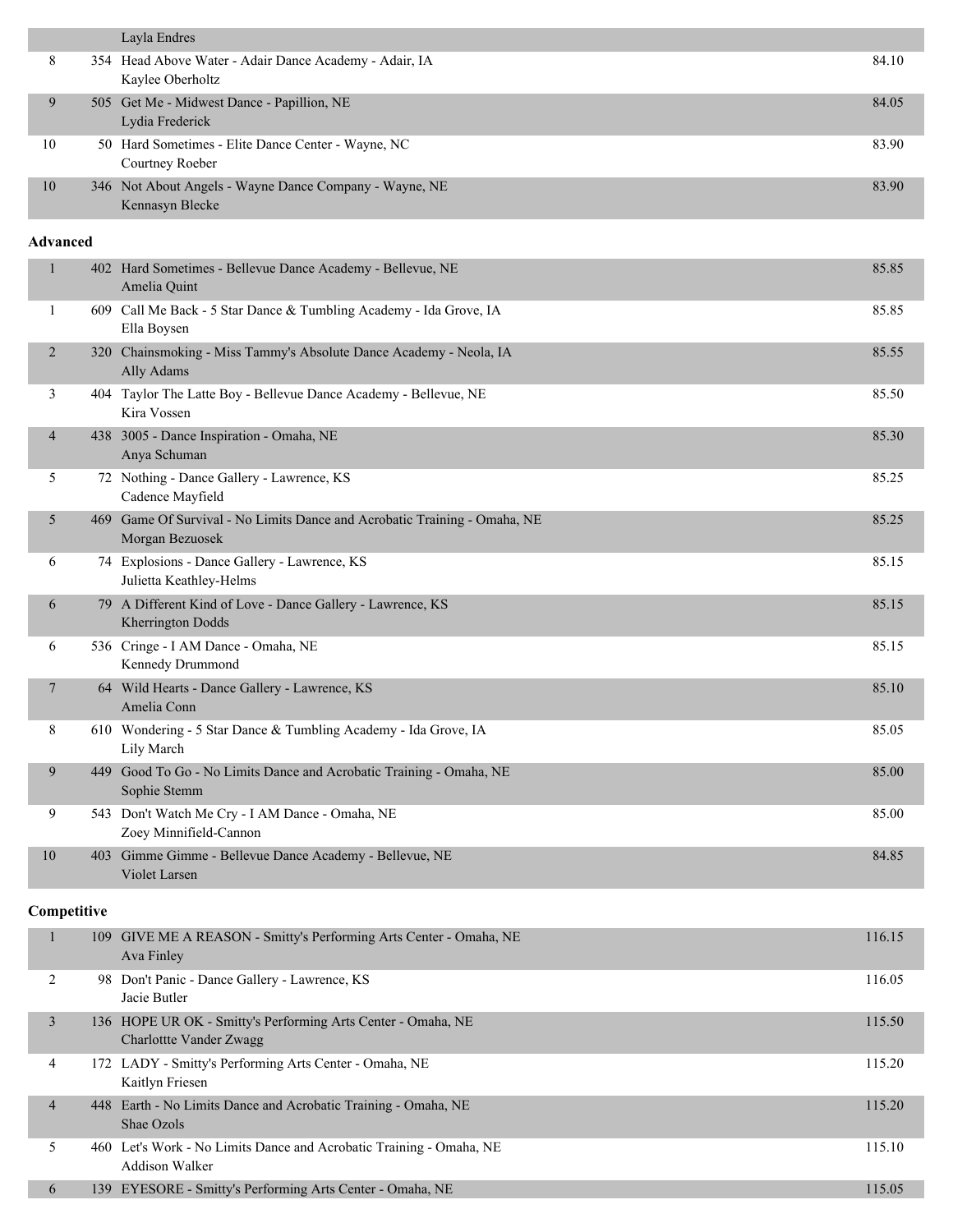|    | Rylee Clark                                                                         |        |
|----|-------------------------------------------------------------------------------------|--------|
|    | 171 VANTABLACK - Smitty's Performing Arts Center - Omaha, NE<br>Alina Osborn        | 114.90 |
| 8  | 144 LOVE ON TOP - Smitty's Performing Arts Center - Omaha, NE<br>Camille Tines      | 114.85 |
| 9  | 203 Control - Starstruck Dance - Lincoln, NE<br>Janeth Mendoza                      | 114.80 |
| 10 | 272 Million Reasons - CORE Dance Company - Omaha, NE<br>Ali Wheeler                 | 114.70 |
| 10 | 442 The Garden - No Limits Dance and Acrobatic Training - Omaha, NE<br>Piper Albers | 114.70 |

# **Teen (12 - 14 yrs.) Duet/Trio**

| Performance     |                                                                                                                 |        |
|-----------------|-----------------------------------------------------------------------------------------------------------------|--------|
| 1               | 45 Hoops - Elite Dance Center - Wayne, NC<br>Ariel Fye, Lola Mckamy                                             | 84.75  |
| 2               | 319 Lady Gaga - Miss Tammy's Absolute Dance Academy - Neola, IA<br>Kaylie DeVault, Bryn Larsen                  | 84.30  |
| <b>Advanced</b> |                                                                                                                 |        |
| $\mathbf{1}$    | 396 Flip Fantasia - Bellevue Dance Academy - Bellevue, NE<br>Sophia Comcowich, Amelia Quint, Kira Vossen        | 114.70 |
| $\overline{2}$  | 611 When I Look At You - 5 Star Dance & Tumbling Academy - Ida Grove, IA<br>Lily March, Ella Boysen             | 114.65 |
| $\mathfrak{Z}$  | 65 Remedy - Dance Gallery - Lawrence, KS<br>Kiyana Cook, Madiyn Mallory                                         | 114.40 |
| 4               | 326 Electricity - Miss Tammy's Absolute Dance Academy - Neola, IA<br>Ally Adams, Sophia Kohler                  | 114.00 |
| 5               | 294 No Reason - CORE Dance Company - Omaha, NE<br>Lindsey Melancon, Lauren Melancon                             | 113.70 |
| 6               | 214 Open Hands - Starstruck Dance - Lincoln, NE<br>Ella Breitbach, Brendan Tatum                                | 113.65 |
| 7               | 398 Time For Tea - Bellevue Dance Academy - Bellevue, NE<br>Heidi Light, Violet Larsen                          | 113.55 |
| 8               | 397 Happy Dance - Bellevue Dance Academy - Bellevue, NE<br>Wilhelmina Tudor, Samantha Lanning, Isabella Coleman | 113.35 |
| 9               | 328 A New Legacy - Miss Tammy's Absolute Dance Academy - Neola, IA<br>Isabel Wilson, Eliana Reyes               | 113.30 |
| 10              | 220 Fields of Gold - Starstruck Dance - Lincoln, NE<br>Breanne Cole, Emily Jaeger                               | 113.15 |
| Competitive     |                                                                                                                 |        |
| $\mathbf{1}$    | 178 NOT GIVING IN - Smitty's Performing Arts Center - Omaha, NE<br>Owen Betts, Ava Finley, Kaitlyn Friesen      | 87.40  |
| 2               | 400 I'll Be There For You - Bellevue Dance Academy - Bellevue, NE<br>Amelia Quint, Kaitlyn Harris               | 86.50  |

3 138 CRAZY GALS - Smitty's Performing Arts Center - Omaha, NE 86.40 Alana Kleffner, Camille Tines 4 67 Got It In You - Dance Gallery - Lawrence, KS 86.05 Alyssa Works, Corinne Kingsley 5 84 Size - Dance Gallery - Lawrence, KS 85.95 Grace Lichauer, Lacey Shay Farrar, Kacia Kite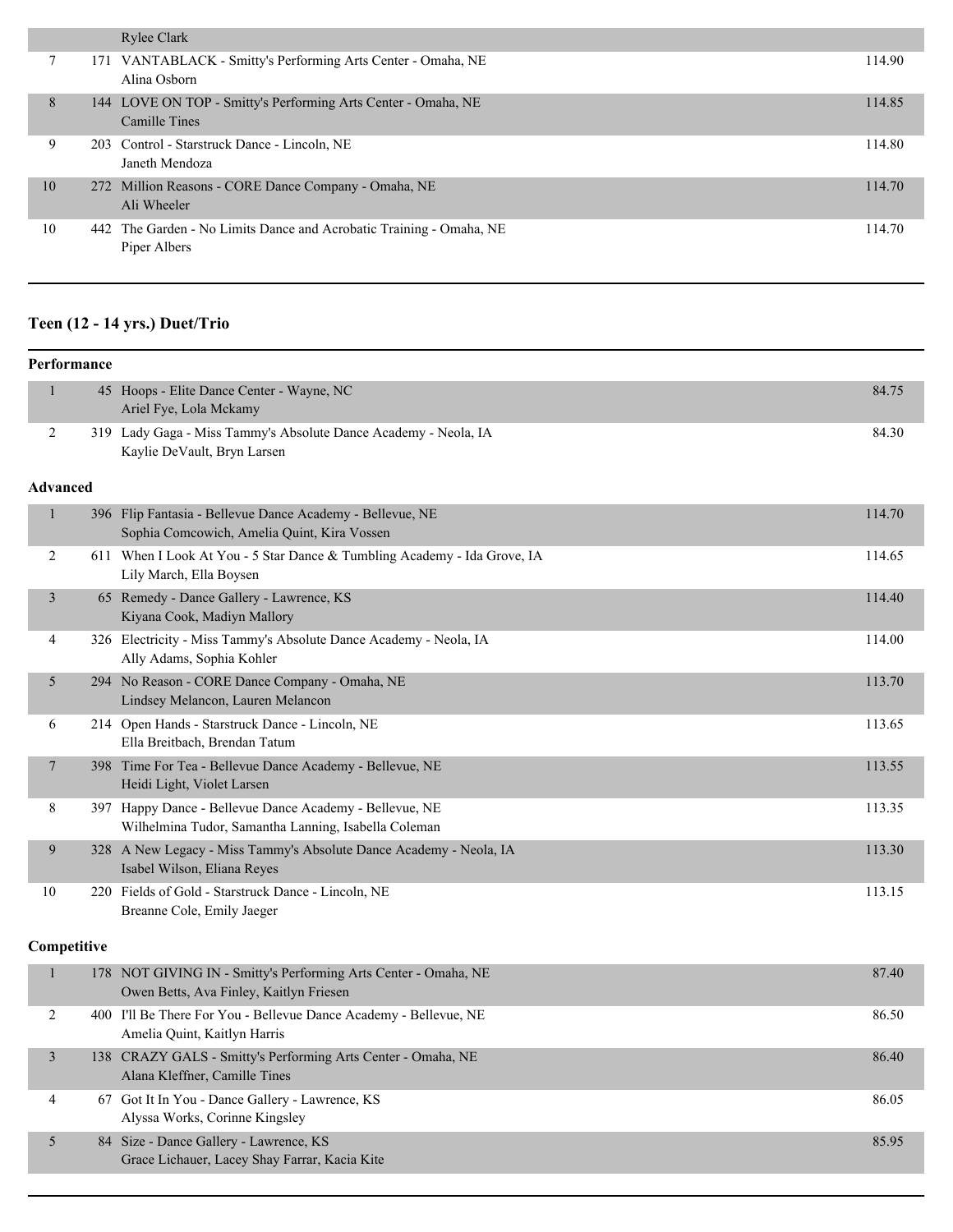# **Teen (12 - 14 yrs.) Small**

| Performance              |                                                                                                                                                                                         |        |
|--------------------------|-----------------------------------------------------------------------------------------------------------------------------------------------------------------------------------------|--------|
| $\mathbf{1}$             | 486 The Raven - Midwest Dance - Papillion, NE<br>Haley Walts, Emma Thurin, Sadie Whisinnand, Layla Endres, Lauren Selph, Emeri Lewis, Caroline<br>Reimer, Ainsley Logston               | 114.60 |
| 2                        | 485 Carry Me Home - Midwest Dance - Papillion, NE<br>Haley Walts, Emma Thurin, Ella Lewis, Taelor Grieb, Sadie Whisinnand, Maddy Moore, Lydia Frederick                                 | 113.25 |
| $\mathfrak{Z}$           | 411 Turning Turtle - Bellevue Dance Academy - Bellevue, NE<br>Asharrah Libby, Ava McManigal, Jasmyn Horton, Gabe Greenfelder, Alyssa Hamilton                                           | 112.40 |
| 4                        | 339 Sweet Melody - Wayne Dance Company - Wayne, NE<br>Naomi Lipp, Mallory Redden, Kennasyn Blecke, Josie Ley, Jacen Hasemann, Caylie Hopkins, Adrienne<br>Anderson, Addison Frank       | 112.20 |
| 5                        | 333 Remember - Miss Tammy's Absolute Dance Academy - Neola, IA<br>Kaylie DeVault, Aubrey Divelbess, Bryn Larsen, Soleil McCool, Alayna Ringen, Lily Schroeder                           | 112.15 |
| 6                        | 303 Lover - Miss Tammy's Absolute Dance Academy - Neola, IA<br>Kaylie DeVault, Aubrey Divelbess, Bryn Larsen, Soleil McCool, Alayna Ringen                                              | 112.10 |
| 6                        | 412 Be Kind To Yourself - Bellevue Dance Academy - Bellevue, NE<br>Alyssa Hamilton, Gabe Greenfelder, Asharrah Libby, Ava McManigal, Jasmyn Horton                                      | 112.10 |
| 7                        | 55 Intergalactic - Elite Dance Center - Wayne, NC<br>Aliya Detlefsen, Madyson Ross, Olivia Brandow, Tenley Widner, Alina Greene, Courtney Roeber, Megan<br>Magnuson, Cheyenne Walker    | 112.05 |
| 8                        | 56 Breaking Dishes - Elite Dance Center - Wayne, NC<br>Aliya Detlefsen, Madyson Ross, Olivia Brandow, Tenley Widner, Alina Greene, Megan Magnuson,<br>Courtney Roeber, Cheyenne Walker  | 111.95 |
| 9                        | 379 Move - Adair Dance Academy - Adair, IA<br>Addison Brewer, Kaylee Oberholtz, Jovie Denney, Kelsie Steensen, Allie Cornelison, Karly Wetzel                                           | 111.85 |
| 10                       | 341 Miami Mix - Wayne Dance Company - Wayne, NE<br>Regan Fernau, Mallory Redden, Kennasyn Blecke, Callen Gamble, Addison Frank, Lilly Redden                                            | 111.80 |
| <b>Advanced</b>          |                                                                                                                                                                                         |        |
| $\mathbf{1}$             | 389 The Dance - Bellevue Dance Academy - Bellevue, NE<br>Kira Vossen, Amelia Quint, Kaitlyn Harris, Sophia Comcowich, Violet Larsen                                                     | 114.85 |
| 2                        | 301 I Feel Good - Miss Tammy's Absolute Dance Academy - Neola, IA<br>Keilie Martens, Ally Adams, Eliana Reyes, Isabel Wilson, Halle Meador, Layla Meador                                | 114.70 |
| $\mathfrak{Z}$           | 423 Let's Go! - Dance Inspiration - Omaha, NE<br>Lauren Speckmann, Evvy Drexel, Anya Schuman, Addison Sydow, Aaliyah Bilyk                                                              | 114.65 |
| 3                        | 531 I Will Wait - I AM Dance - Omaha, NE<br>Macy Rogers, Aniya Mcallister, Onyx Bell, Kennedy Drummond, Zoey Minnifield-Cannon                                                          | 114.65 |
| $\overline{\mathcal{A}}$ | 299 Fly Away - Miss Tammy's Absolute Dance Academy - Neola, IA<br>Sophia Kohler, Keilie Martens, Isabel Wilson, Halle Meador, Eliana Reyes, Ally Adams, Layla Meador                    | 114.55 |
| 4                        | 304 You Say - Miss Tammy's Absolute Dance Academy - Neola, IA<br>Keilie Martens, Sophia Kohler, Ally Adams, Eliana Reyes, Isabel Wilson, Halle Meador, Layla Meador                     | 114.55 |
| 5                        | 416 Miami - Dance Inspiration - Omaha, NE<br>Mackenzie Ostronic, Lauren Speckmann, Katy McCoy, Jenna Thompson, Anya Schuman, Aaliyah Bilyk,<br><b>Boston Ellis</b>                      | 114.50 |
| 6                        | 390 Wonder Woman - Bellevue Dance Academy - Bellevue, NE<br>Amelia Quint, Violet Larsen, Kaitlyn Harris, Sophia Comcowich, Kira Vossen                                                  | 114.30 |
| $\tau$                   | 417 Favorite Things - Dance Inspiration - Omaha, NE<br>Mackenzie Ostronic, Boston Ellis, Aaliyah Bilyk, Evvy Drexel, Anya Schuman, Katy McCoy, Lauren<br>Speckmann                      | 114.20 |
| 8                        | 391 Space Jam - Bellevue Dance Academy - Bellevue, NE<br>Kira Vossen, Sophia Comcowich, Lana Hanssen, Scarlett McVay, Wilhelmina Tudor, Amelia Quint,<br>Kaitlyn Harris, Emberlyn Bauer | 114.00 |
| 9                        | 378 All on My Mind - Adair Dance Academy - Adair, IA<br>Taylor Ommen, Raelyn Lund, Maya Richter, Gracie Hodges, Kiera Boals, Cadence Petersen, Aleyah<br>Pilgreen, Addi Richter         | 113.70 |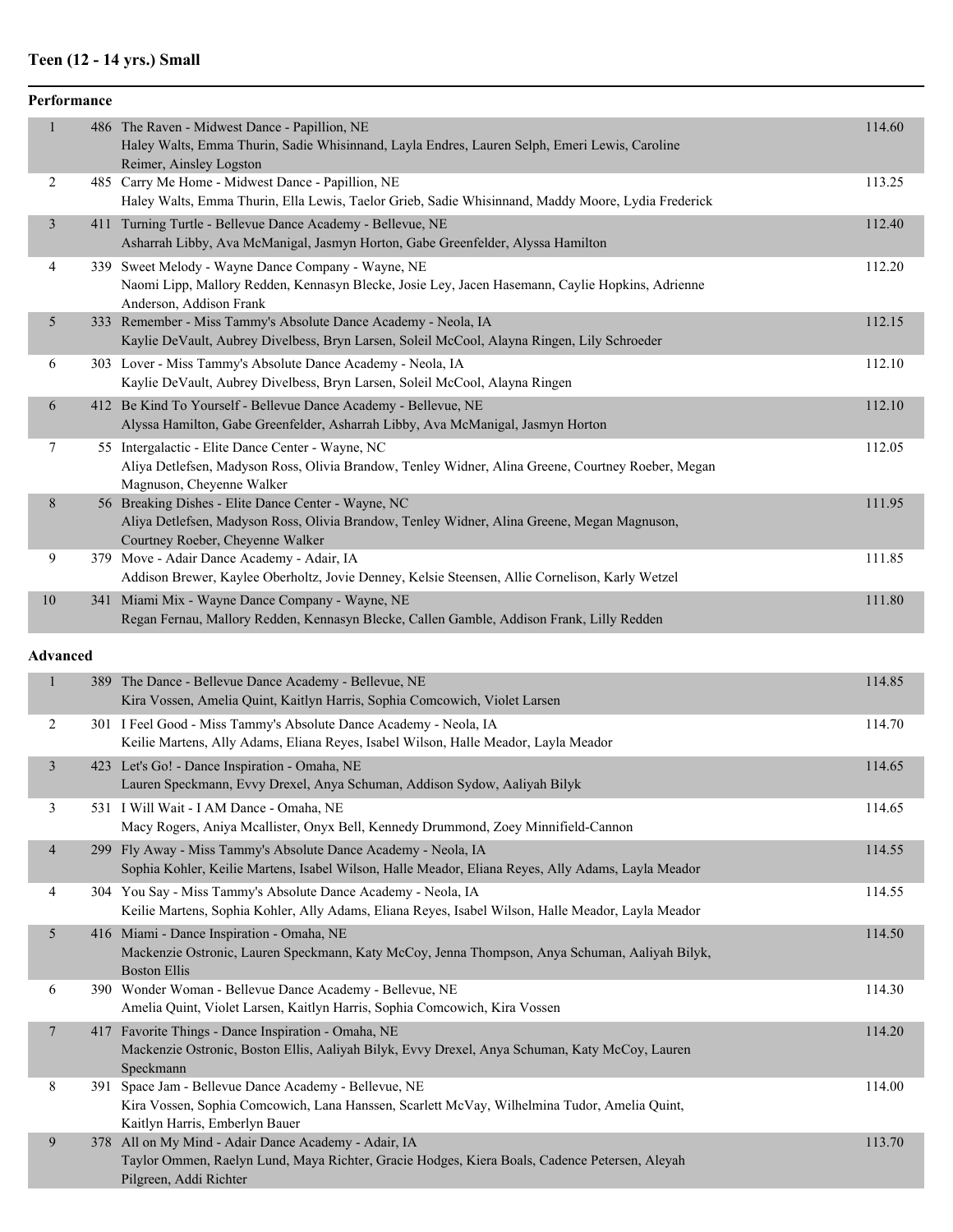| 10             | 595 Tous les memes - Motion Works Dance - Council Bluffs, IA<br>Jordan Kelly, Sydney Kolln, Madilyn Pitzer, Maggie Stiles, Sophia Pira, Kassidy Shinn, Stella Edwards                              | 113.20 |
|----------------|----------------------------------------------------------------------------------------------------------------------------------------------------------------------------------------------------|--------|
| Competitive    |                                                                                                                                                                                                    |        |
| $\mathbf{1}$   | 22 Stop - Dance Gallery - Lawrence, KS<br>Alexa Beaty, Arianna Waller, Lola Martin, Marina Kimzey, Jacie Butler, Julietta Keathley-Helms,<br>Arianna Martinez, Angel Waller, Lacey Shay Farrar     | 116.60 |
| 2              | 36 The Other Side - Dance Gallery - Lawrence, KS<br>Madison Brosa, Gemma Waldron, Maura Langland, Jacie Butler, Alyssa Works, Adyson McLenon,<br>Madilyn Mugridge, Kiyana Cook, Kherrington Dodds  | 115.70 |
| $\overline{3}$ | 34 Hey You - Dance Gallery - Lawrence, KS<br>Arianna Waller, Jacie Butler, Maura Langland, Julietta Keathley-Helms, Kacia Kite, Gemma Waldron,<br>Grace Lichauer                                   | 115.45 |
| 4              | 117 EXILE - Smitty's Performing Arts Center - Omaha, NE<br>Aubree Dickhaut, Makayla Fremming, Jude Guddendorf, Emma Jerabek, Cosette Kaminski, Charlottte<br>Vander Zwagg                          | 115.30 |
| 5              | 114 GOOGLE ME - Smitty's Performing Arts Center - Omaha, NE<br>Charlottte Vander Zwagg, Dani Danburg, Aubree Dickhaut, Karli Greder, Emma Jerabek, Cosette<br>Kaminski, Avery Secord, Aubrey Smith | 114.75 |
| 5              | 125 BUST A MOVE - Smitty's Performing Arts Center - Omaha, NE<br>Brooke Barry, Dani Danburg, Hayden Danburg, Tonya Enke, Kaitlyn Friesen, Jude Guddendorf, Cosette<br>Kaminski, Zoey Miles         | 114.75 |
| 6              | 35 Bom Bom - Dance Gallery - Lawrence, KS<br>Makayla Thompson, Alyssa Works, Adyson McLenon, Maura Langland, Corinne Kingsley, Gemma<br>Waldron, Madison Brosa                                     | 114.35 |
| $\tau$         | 122 MINUS 61 - Smitty's Performing Arts Center - Omaha, NE<br>Hailey Carr, Rylee Clark, Tonya Enke, Alana Kleffner, Bailee Miles, Abby Miller, Alina Osborn, Avery<br>Secord, Aubrey Smith         | 114.30 |
| 8              | 226 How You Like That - Starstruck Dance - Lincoln, NE<br>Riley Kinnan, Breanne Cole, Janeth Mendoza, Haley Tatum                                                                                  | 114.10 |
| 8              | 228 Walk It Out - Starstruck Dance - Lincoln, NE<br>Esmeralda Mendoza, Breanne Cole, Janeth Mendoza, Lillian Rezac, Riley Kinnan, Olivia Prokasky                                                  | 114.10 |
| 9              | 222 7 - Starstruck Dance - Lincoln, NE<br>Riley Kinnan, Breanne Cole, Janeth Mendoza, Haley Tatum, Brianne Travis, Emily Jaeger, Ella Breitbach                                                    | 113.90 |

# **Teen (12 - 14 yrs.) Large**

| <b>Advanced</b> |                                                                                                                                                                  |        |
|-----------------|------------------------------------------------------------------------------------------------------------------------------------------------------------------|--------|
| 1               | 297 Grease - Miss Tammy's Absolute Dance Academy - Neola, IA<br>Sophia Kohler, Halle Meador, Soleil McCool, Layla Meador, Keilie Martens, Kaylie DeVault, Isabel | 115.55 |
|                 | Wilson, Eliana Reyes, Aubrey Divelbess, Bryn Larsen, Ally Adams, Leighton Abel, Elayna Hansen                                                                    |        |
| 2               | 419 Could You Be Loved - Dance Inspiration - Omaha, NE                                                                                                           | 115.25 |
|                 | Jenna Thompson, Anya Schuman, Addison Sydow, Aaliyah Bilyk, Skylar Ostronic, Regan Wolff, Micah                                                                  |        |
|                 | Loucks, Kenzie Brown, Brooks Ellis, Allyson Pruitt                                                                                                               |        |
| $\overline{3}$  | 420 Game Day - Dance Inspiration - Omaha, NE                                                                                                                     | 114.75 |
|                 | Mackenzie Ostronic, Lauren Speckmann, Katy McCoy, Jenna Thompson, Evvy Drexel, Anya Schuman,                                                                     |        |
|                 | Addison Sydow, Aaliyah Bilyk, Boston Ellis, Jayda Schuman, Skylar Ostronic, Regan Wolff, Micah                                                                   |        |
|                 | Loucks, Kenzie Brown, Brooks Ellis, Allyson Pruitt, Alayna Prunty                                                                                                |        |
| 4               | 335 One World One Love - Miss Tammy's Absolute Dance Academy - Neola, IA                                                                                         | 114.55 |
|                 | Ally Adams, Keilie Martens, Sophia Kohler, Leighton Abel, Aubrey Divelbess, Lexie Flammang, Elayna                                                               |        |
|                 | Hansen, Bryn Larsen, Soleil McCool, Kira Patterson, Eliana Reyes, Alayna Ringen, Alexandra Wiech,                                                                |        |
|                 | Isabel Wilson, Phyra Wolfe, Ellie Schultz, Halle Meador, Layla Meador, Lily Schroeder                                                                            |        |
| $\overline{4}$  | 425 IT - Dance Inspiration - Omaha, NE                                                                                                                           | 114.55 |
|                 | Mackenzie Ostronic, Brooks Ellis, Allyson Pruitt, Lauren Speckmann, Evvy Drexel, Anya Schuman,                                                                   |        |
|                 | Addison Sydow, Aaliyah Bilyk, Boston Ellis, Jayda Schuman, Skylar Ostronic, Regan Wolff, Micah                                                                   |        |
|                 | Loucks, Kenzie Brown                                                                                                                                             |        |
| 5               | 388 Pay Day - Bellevue Dance Academy - Bellevue, NE                                                                                                              | 114.00 |
|                 | Emberlyn Bauer, Isabella Coleman, Scarlett McVay, Hannah Downing, Heidi Light, Lana Hanssen, Olivia                                                              |        |
|                 | Nordby, Samantha Lanning, Wilhelmina Tudor, Roselyn Rangel                                                                                                       |        |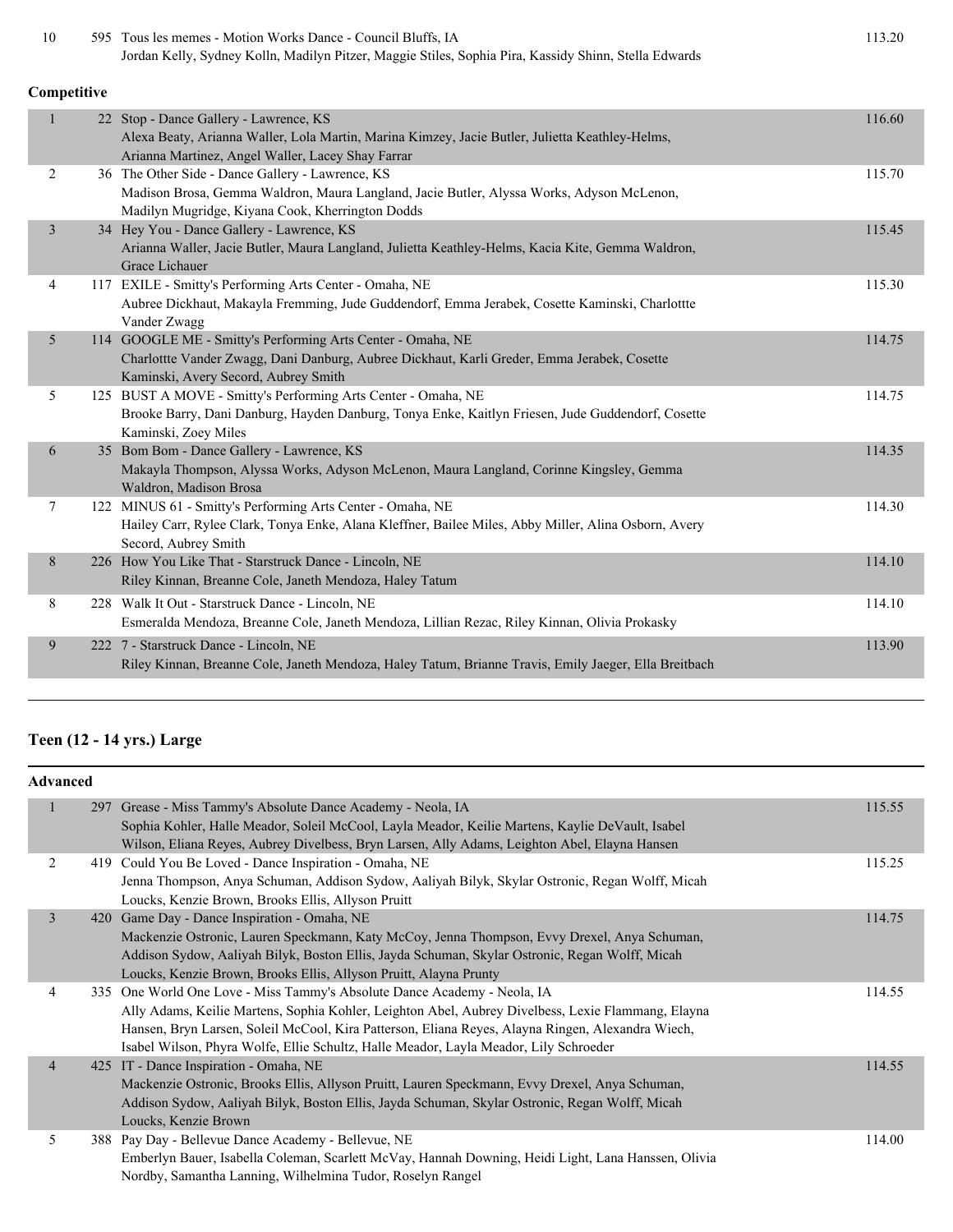**Competitive**

|                | 24 The Tide - Dance Gallery - Lawrence, KS                                                          | 115.95 |
|----------------|-----------------------------------------------------------------------------------------------------|--------|
|                | Alyssa Works, Arianna Martinez, Arianna Waller, Adyson McLenon, Maura Langland, Corinne Kingsley,   |        |
|                | Grace Lichauer, Lacey Shay Farrar, Kacia Kite, Kherrington Dodds, Jacie Butler                      |        |
| 2              | 23 Angel Down - Dance Gallery - Lawrence, KS                                                        | 115.60 |
|                | Madison Brosa, Gemma Waldron, Ethan Elam, Arianna Martinez, Arianna Waller, Alyssa Works, Adyson    |        |
|                | McLenon, Maura Langland, Kacia Kite, Grace Lichauer, Jacie Butler, Corinne Kingsley, Jena Syvongsay |        |
| 3              | 97 Press Conference Rag - Dance Gallery - Lawrence, KS                                              | 114.85 |
|                | Madison Brosa, Maura Langland, Makayla Thompson, Lacey Shay Farrar, Kacia Kite, Jacie Butler, Grace |        |
|                | Lichauer, Ethan Elam, Corinne Kingsley, Arianna Waller, Alyssa Works, Adyson McLenon, Madiyn        |        |
|                | Mallory, Madilyn Mugridge, Kiyana Cook, Kherrington Dodds, Julietta Keathley-Helms, Jena Syvongsay, |        |
|                | Amelia Conn                                                                                         |        |
| 3              | 162 SO DEEP - Smitty's Performing Arts Center - Omaha, NE                                           | 114.85 |
|                | Rylee Clark, Hayden Danburg, Aubree Dickhaut, Tonya Enke, Karli Greder, Jude Guddendorf, Hannah     |        |
|                | Horant, Emma Jerabek, Bailee Miles, Zoey Miles, Abby Miller, Nicholas Pudys, Avery Secord, Aubrey   |        |
|                | Smith, Charlottte Vander Zwagg                                                                      |        |
| $\overline{4}$ | 225 Boxes - Starstruck Dance - Lincoln, NE                                                          | 114.60 |
|                | Riley Kinnan, Breanne Cole, Esmeralda Mendoza, Janeth Mendoza, Lily Whitmore, Ella Breitbach,       |        |
|                | Brianne Travis, Lauren Vorderstrasse, Emily Jaeger, Haley Tatum                                     |        |
|                |                                                                                                     |        |

# **Teen (12 - 14 yrs.) Super**

## **Advanced**

|                    | 296 Call Me Cruella - Miss Tammy's Absolute Dance Academy - Neola, IA                             | 114.20 |
|--------------------|---------------------------------------------------------------------------------------------------|--------|
|                    | Ally Adams, Keilie Martens, Sophia Kohler, Leighton Abel, Kaylie DeVault, Aubrey Divelbess, Lexie |        |
|                    | Flammang, Elayna Hansen, Bryn Larsen, Soleil McCool, Kira Patterson, Eliana Reyes, Alayna Ringen, |        |
|                    | Alexandra Wiech, Isabel Wilson, Phyra Wolfe, Lily Schroeder, Ellie Schultz, Halle Meador, Layla   |        |
|                    | Meador                                                                                            |        |
| <b>Competitive</b> |                                                                                                   |        |
|                    | 165 INDUSTRY - Smitty's Performing Arts Center - Omaha, NE                                        | 117.10 |
|                    | Zoou Miles Tonyo Enlys Totum Hodman, Sankie Shamon, Dages Sakultz, Dages Daily, Oliver            |        |

| Zoey Miles, Tonya Enke, Tatum Hedman, Sophie Sherman, Reese Schultz, Reese Reilly, Oliver             |
|-------------------------------------------------------------------------------------------------------|
| Kaminski, Nicholas Pudys, Kennedy Hughes, Karli Greder, Jude Guddendorf, Emma Jerabek, Bailee         |
| Miles, Alaina Leavitt, Abby Miller, Rylee Clark, Kaitlyn Friesen, Cosette Kaminski, Charlottte Vander |
| Zwagg, Aubrey Smith, Avery Secord, Aubree Dickhaut, Lucas Rasmussen                                   |

# **Teen (12 - 14 yrs.) Production**

| <b>Advanced</b> |  |                                                                                                       |        |  |
|-----------------|--|-------------------------------------------------------------------------------------------------------|--------|--|
|                 |  | 414 Unless - Bellevue Dance Academy - Bellevue, NE                                                    | 114.60 |  |
|                 |  | Amelia Quint, Faylinn Leffers, Kira Vossen, Samantha Lanning, Sophia Adame, Sophie Austin, Havanna    |        |  |
|                 |  | Boonie, Isabella Coleman, Sophia Comcowich, Hannah Downing, Holden Fabry, Madison Gimbel, Izzy        |        |  |
|                 |  | Greenfelder, Lana Hanssen, Kamisha Harris, Violet Larsen, Aubriella Leffers, Scarlett McVay, Olivia   |        |  |
|                 |  | Nordby, Courtney Osborn, Jaycee Osborn, Roselyn Rangel, Dakota Rhodd, Lily Smith, Skyler Towne,       |        |  |
|                 |  | Wilhelmina Tudor, Emberlyn Bauer, Heidi Light, Kaitlyn Harris                                         |        |  |
|                 |  | 578 The Lorax - Greater Impact - Lincoln, NE                                                          | 114.40 |  |
|                 |  | Bella Oelke, Tatum Vercellino, Scarlett Coleman, Keira Cummins, Jenna McCarter, Brianna Wemhoff,      |        |  |
|                 |  | Becca Walker, Twila Weber, Sophia Ramsey, Ruby Weber, Morgan Hilton, Kaylie Kuehn, Brooklynn          |        |  |
|                 |  | Cooley, Allyson Pape, Tovah Soliz, Tessa McInerney, Sophie Puckett, Sadie Schnittker, Sadie Puckett,  |        |  |
|                 |  | Makenna Hohensee, Madelyn Converse, Kinley Byous, Jordyn Zabel, Harper Kloch, Gianna Brack,           |        |  |
|                 |  | Gabriella Diaz, Evie Stukenholtz, Emma Hanzlicek, Elle Friesen, Callie Paul, Brynlee Guenther, Aleela |        |  |
|                 |  | Ablao, Tatym Cooley, Jaylah Panek, Ellery Guenther, Collins Spurling, Blake Anderson                  |        |  |
| 3               |  | 551 Pop Love - Adair Dance Academy - Adair, IA                                                        | 113.90 |  |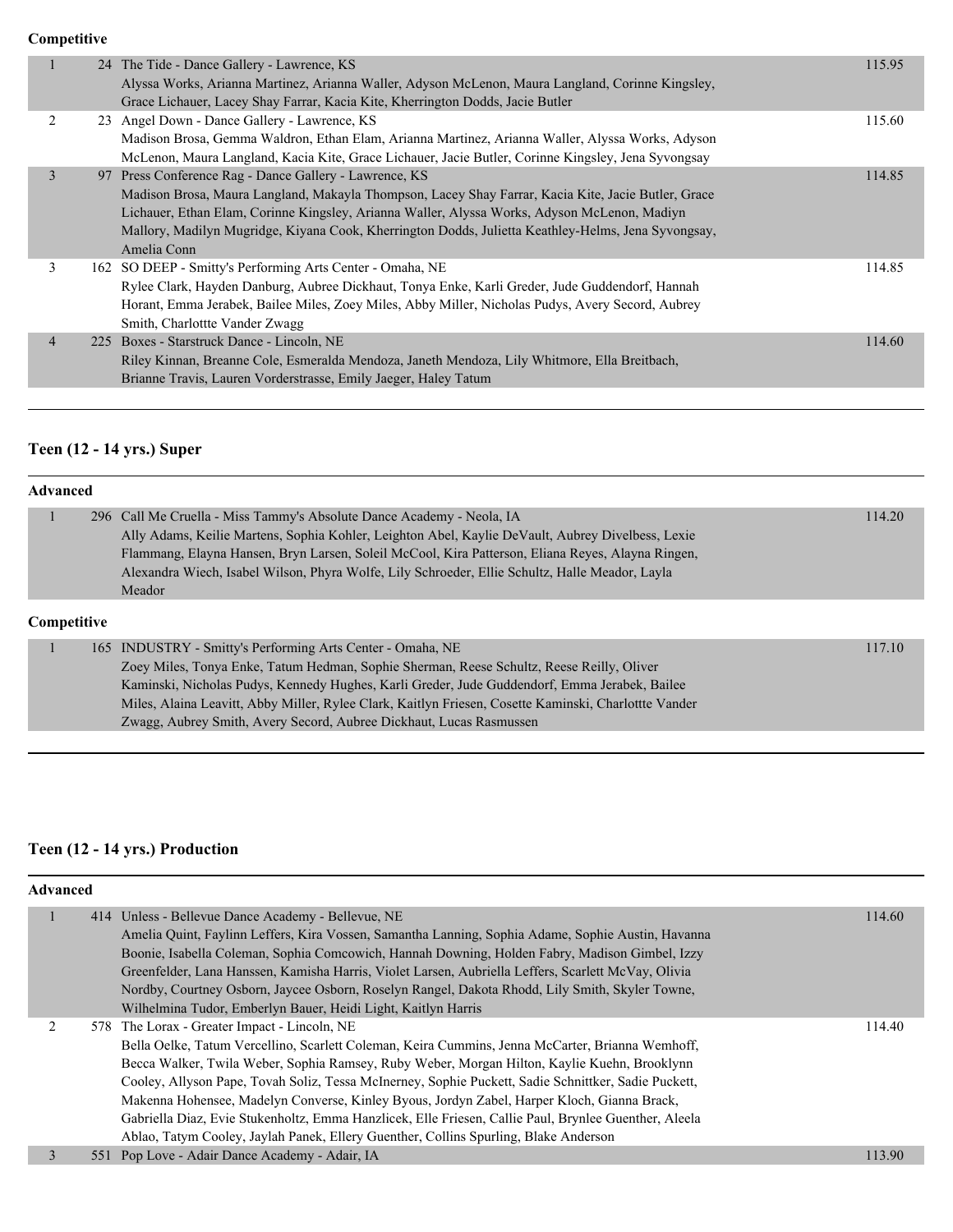Raelyn Lund, Hauper Bireline-Huss, Cloe Hoyt, Anna Dewitt, Taylor Ommen, Rhoen Johnston, Maya Richter, Kiera Boals, Kelsie Steensen, Kaylee Oberholtz, Karly Wetzel, Gracie Hodges, Cierra Kinzie, Cadence Petersen, Aleyah Pilgreen, Addison Brewer, Addi Richter, Valia Roen, Natalie Northway, Monroe Fagan, Jovie Denney, Brooke Renslow, Braylee Brittain, Aniston Irlmeier, Alyse Dewitt, Addison Benge, Nixon Fagan, Millie Knutter, Mercie Warner, Lexi Smith, Ayla Jorgensen, Amelia Richter

#### **Competitive**

|                | 101 ONCE UPON A VILLAIN - Smitty's Performing Arts Center - Omaha, NE<br>Arya Carr, Hailey Carr, Sophie Sherman, Ava Finley, Robyn Fabrizzio, Makayla Fremming, Jude<br>Guddendorf, Allison Holstein, Cosette Kaminski, Oliver Kaminski, Alaina Leavitt, Ella Pollard, Riley<br>Rasmussen, Aubrey Smith, Charlottte Vander Zwagg, Adelynn Fremming, Alina Osborn, Aubree<br>Dickhaut, Owen Betts, Tonya Enke, Ella Greder, Kennedy Hughes, Kaitlyn Friesen, Tatum Hedman,<br>Reese Schultz, Avery Secord, Brooke Barry, Rylee Clark, Raegan Grell, Cadence Higgins, Kyrie Higgins,<br>Kelly Leuthaeuser, Reese Reilly, Gracie Shannon, Brynn Danburg, Dani Danburg, Hayden Danburg,<br>Allison Miles, Bailee Miles, Nicholas Pudys, Kylie Throener, Karli Greder, Emma Jerabek, Lucas<br>Rasmussen, Hannah Horant, Camille Tines, Shae Weinert, Nola Sciscoe, Adrianna Clancy, Greyson<br>Micks, Zoey Miles, Sofie Frey, Norah Guinn, Tianna Hartin-Kovy, Alana Kleffner | 117.35 |
|----------------|--------------------------------------------------------------------------------------------------------------------------------------------------------------------------------------------------------------------------------------------------------------------------------------------------------------------------------------------------------------------------------------------------------------------------------------------------------------------------------------------------------------------------------------------------------------------------------------------------------------------------------------------------------------------------------------------------------------------------------------------------------------------------------------------------------------------------------------------------------------------------------------------------------------------------------------------------------------------------|--------|
| 2              | 16 Willkommen - Dance Gallery - Lawrence, KS<br>Makayla Thompson, Avery Nuzum, Alyssa Works, Amelia Conn, Julietta Keathley-Helms, Cadence<br>Mayfield, Alexa Beaty, Arianna Waller, Lola Martin, Marina Kimzey, Jacie Butler, Corinne Kingsley,<br>Gemma Waldron, Grace Lichauer, Gabby Harris, Anna Gerrish, Arianna Martinez, Adyson McLenon,<br>Maura Langland, Angel Waller, Amandla Alvarado Yuille, Gillespie Alvarado Yuille, Madison Brosa,<br>Brennan Burnett, Brittyn Cook, Brenya Fitzmorris, Reagan Heath, Abby Krehbiel, Audrey Krehbiel, Lilly<br>Lloyd, Madiyn Mallory, Makenzie McDaniel, Madilyn Mugridge, Lauren Murray, Sophia Olson-Kelly<br>Ramirez, Ethan Elam, Joy Malin, Kiyana Cook, Delaney MacFarland, Mila Koester, Hadley Payne, Jena<br>Syvongsay, Kacia Kite, Kherrington Dodds, Lacey Shay Farrar                                                                                                                                       | 116.65 |
| $\overline{3}$ | 229 Toy Story 4 - Starstruck Dance - Lincoln, NE<br>Riley Kinnan, Chloe Blum, Olivia Gorley, Breanne Cole, Esmeralda Mendoza, Janeth Mendoza, Haley<br>Tatum, Lily Whitmore, Ella Breitbach, Olivia Prokasky, Lillian Rezac, Claire Ristow, Ida Mae Scott,<br>Brendan Tatum, Brianne Travis, Lauren Vorderstrasse, Brynn Willey, Emily Jaeger, Marleigh Peterson,<br><b>Riley LeMaistre</b>                                                                                                                                                                                                                                                                                                                                                                                                                                                                                                                                                                              | 114.50 |

### **Senior (15 - 19 yrs.) Solo**

|                 | Performance |                                                                     |       |
|-----------------|-------------|---------------------------------------------------------------------|-------|
| 1               | 506         | Change - Midwest Dance - Papillion, NE<br><b>Haley Walts</b>        | 85.20 |
| 2               | 47          | Gone Gone Gone - Elite Dance Center - Wayne, NC<br>Jaydyn Jorgensen | 84.75 |
| 3               |             | 46 Let's Go - Elite Dance Center - Wayne, NC<br>Ariel Fye           | 84.65 |
| 4               | 501         | Saturn - Midwest Dance - Papillion, NE<br>Emma Thurin               | 84.25 |
| 5               |             | 497 No Way - Midwest Dance - Papillion, NE<br>Ella Lewis            | 83.85 |
| 6               | 49          | Crazy Train - Elite Dance Center - Wayne, NC<br>Cheyenne Walker     | 83.20 |
| $7\phantom{.0}$ |             | 86 Today 4 U - Dance Gallery - Lawrence, KS<br>Lilly Lloyd          | 82.80 |

#### **Advanced**

|  | 623 Ain't No Sunshine - Dedication Dance Co. - Papillion, NE | 86.65 |
|--|--------------------------------------------------------------|-------|
|  | Andi Anneberg                                                |       |
|  | 431 Worry - Dance Inspiration - Omaha, NE                    | 86.55 |
|  | Kenzie Brown                                                 |       |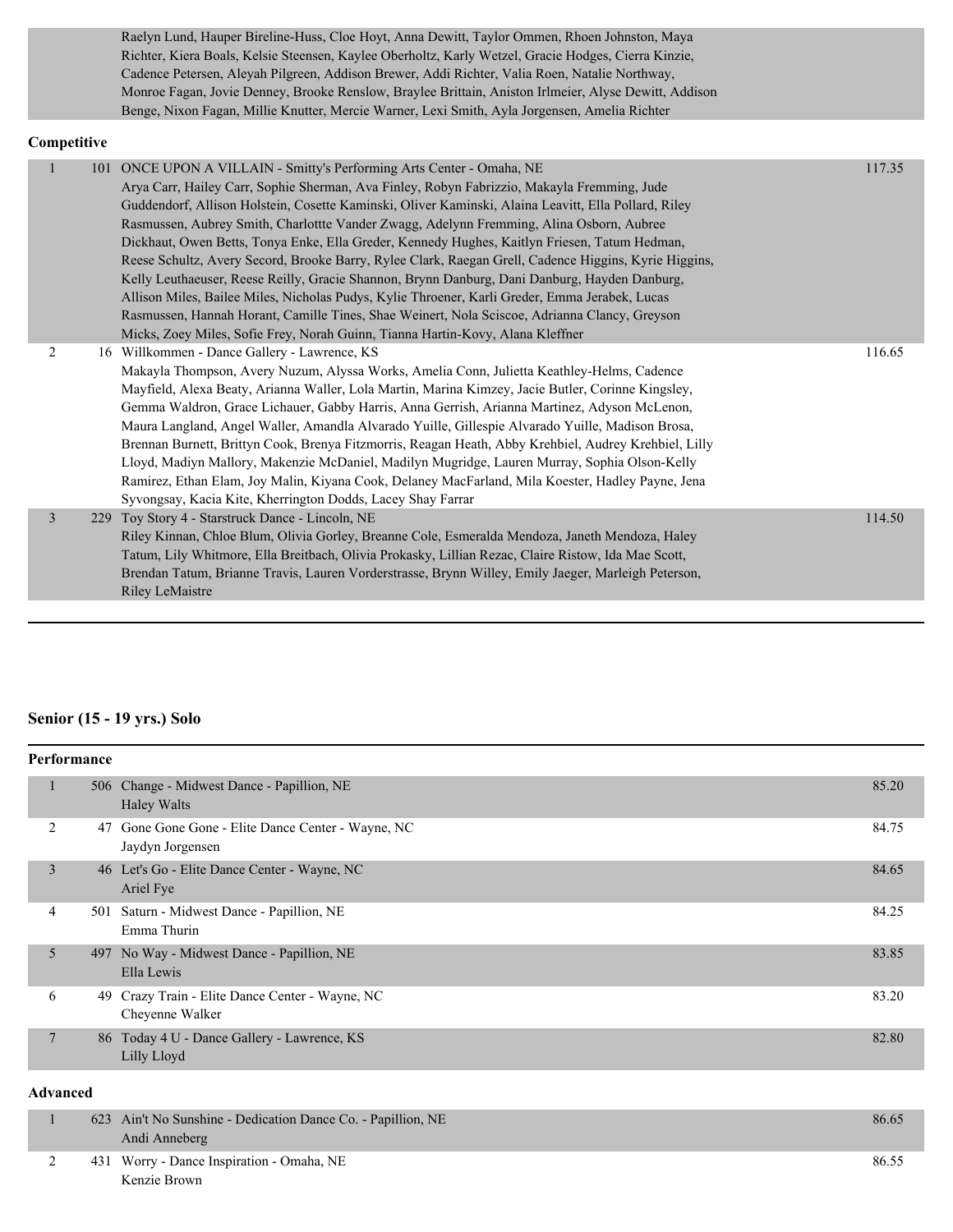| $\overline{3}$ |     | 427 Control - Dance Inspiration - Omaha, NE<br>Regan Wolff                                           | 86.50  |
|----------------|-----|------------------------------------------------------------------------------------------------------|--------|
| 4              |     | 542 Escalate - I AM Dance - Omaha, NE<br>Mekhi Payne                                                 | 86.45  |
| 5              |     | 544 Panic Room - I AM Dance - Omaha, NE<br>Lanae Howard                                              | 86.25  |
| 6              |     | 406 You're Gonna Be Ok - Bellevue Dance Academy - Bellevue, NE<br>Kaitlyn Harris                     | 86.20  |
| 7              |     | 426 Maneater - Dance Inspiration - Omaha, NE<br>Skylar Ostronic                                      | 86.05  |
| 8              |     | 429 Everybody Talks - Dance Inspiration - Omaha, NE<br><b>Brooks Ellis</b>                           | 86.00  |
| 9              |     | 647 You Don't Have to Take Your Clothes Off - Dance Atlantic - Atlantic, IA<br><b>Addie DeArment</b> | 85.95  |
| 10             |     | 567 Like A River Runs - Greater Impact - Lincoln, NE<br>Jenna McCarter                               | 85.65  |
| Competitive    |     |                                                                                                      |        |
| $\mathbf{1}$   |     | 175 DANGEROUS - Smitty's Performing Arts Center - Omaha, NE<br>Tianna Hartin-Kovy                    | 117.40 |
| 2              |     | 102 FOOLISH GAMES - Smitty's Performing Arts Center - Omaha, NE<br>Robyn Fabrizzio                   | 117.20 |
| $\overline{2}$ |     | 168 PERFECTLY OUT OF PLACE - Smitty's Performing Arts Center - Omaha, NE<br>Alaina Leavitt           | 117.20 |
| 3              |     | 118 MISSION IMPOSSIBLE - Smitty's Performing Arts Center - Omaha, NE<br>Oliver Kaminski              | 117.10 |
| 4              |     | 87 Man of La Mancha - Dance Gallery - Lawrence, KS<br>Angel Waller                                   | 117.05 |
| 4              |     | 190 SILHOUETTE - Smitty's Performing Arts Center - Omaha, NE<br>Cadence Higgins                      | 117.05 |
| 5              |     | 129 ANGEL BY THE WINGS - Smitty's Performing Arts Center - Omaha, NE<br>Tatum Hedman                 | 117.00 |
| 5              |     | 167 FUNEMPLOYED - Smitty's Performing Arts Center - Omaha, NE<br><b>Riley Rasmussen</b>              | 117.00 |
| 5              |     | 465 Crack And Break - No Limits Dance and Acrobatic Training - Omaha, NE<br>Maddie Minardi           | 117.00 |
| 6              |     | 96 Landfill - Dance Gallery - Lawrence, KS<br>Alexa Beaty                                            | 116.90 |
| 6              |     | 173 IN THE SILENCE - Smitty's Performing Arts Center - Omaha, NE<br>Owen Betts                       | 116.90 |
| 7              |     | 95 Men - Dance Gallery - Lawrence, KS<br>Marina Kimzey                                               | 116.80 |
| 8              |     | 148 HELLO - Smitty's Performing Arts Center - Omaha, NE<br>Ella Pollard                              | 116.65 |
| 8              |     | 166 MY SKIN - Smitty's Performing Arts Center - Omaha, NE<br>Allison Holstein                        | 116.65 |
| 8              | 621 | Dancing Without Music - Dedication Dance Co. - Papillion, NE<br>Maggie Wadginski                     | 116.65 |
| 9              |     | 134 Stranger - Smitty's Performing Arts Center -,<br>Sophie Sherman                                  | 116.55 |
| 9              |     | 147 WHEN I FALL IN LOVE - Smitty's Performing Arts Center - Omaha, NE<br>Kennedy Hughes              | 116.55 |
| 10             |     | 461 Sandcastles - No Limits Dance and Acrobatic Training - Omaha, NE<br>Jayna Beal                   | 116.50 |
| 10             |     | 473 New Orleans - No Limits Dance and Acrobatic Training - Omaha, NE<br>Claire Linnell               | 116.50 |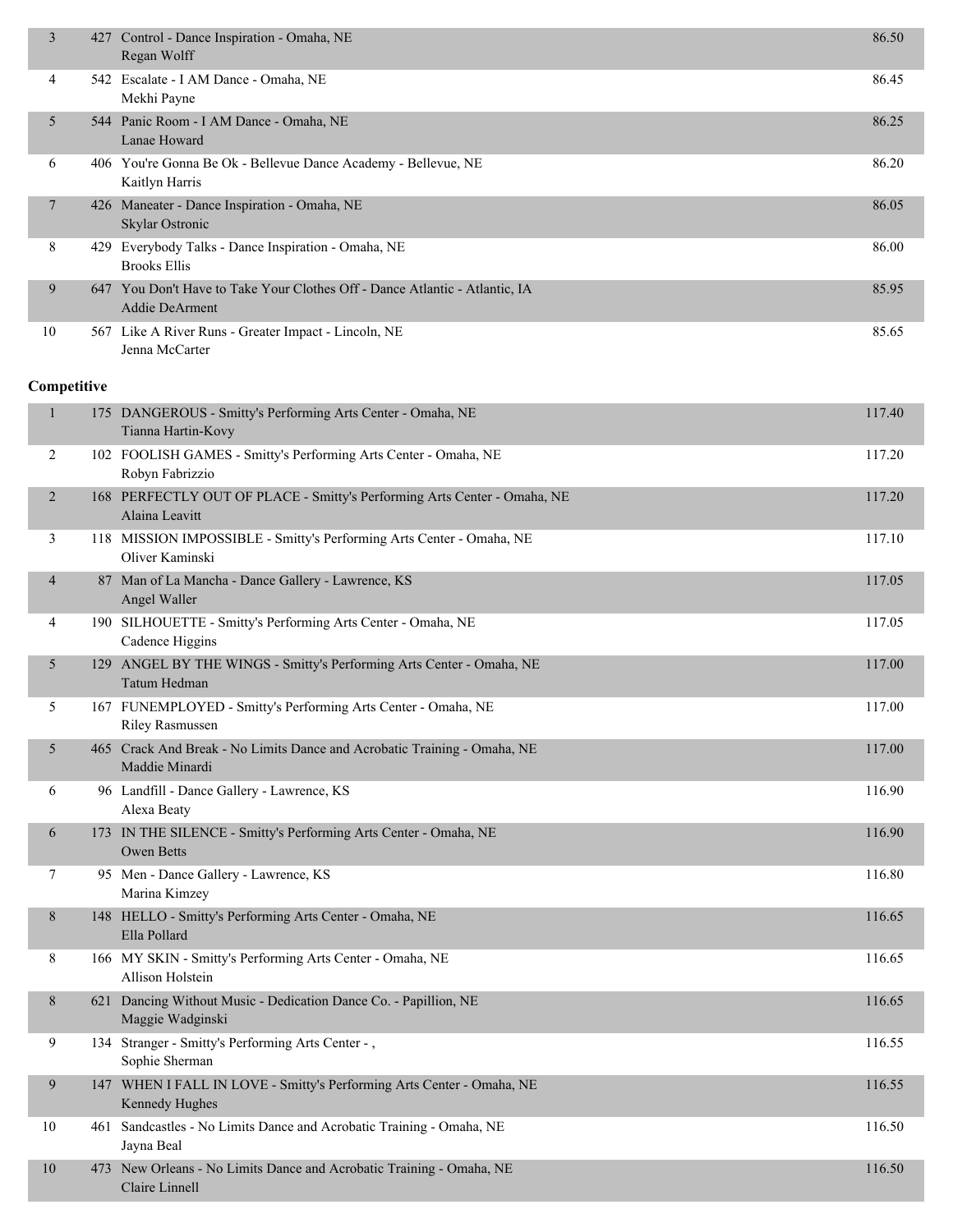# **Senior (15 - 19 yrs.) Duet/Trio**

| <b>Advanced</b> |     |                                                                                                               |       |
|-----------------|-----|---------------------------------------------------------------------------------------------------------------|-------|
| $\mathbf{1}$    | 421 | Mango Tree - Dance Inspiration - Omaha, NE<br>Kenzie Brown, Brooks Ellis                                      | 85.95 |
| $\overline{2}$  |     | 622 Breathe Again - Dedication Dance Co. - Papillion, NE<br>Andi Anneberg, Delainey Benedict                  | 85.55 |
| 3               |     | 382 Britney - Adair Dance Academy - Adair, IA<br>Hauper Bireline-Huss, Cloe Hoyt, Anna Dewitt                 | 85.20 |
| 4               |     | 288 Already Gone - CORE Dance Company - Omaha, NE<br>Julia Kudirka, Rachel Kudirka                            | 84.65 |
| 5               |     | 591 Snowman - Motion Works Dance - Council Bluffs, IA<br>Jordan Kelly, Sydney Kolln                           | 84.55 |
| Competitive     |     |                                                                                                               |       |
| $\mathbf{1}$    |     | 181 I STILL LOVE YOU - Smitty's Performing Arts Center - Omaha, NE<br>Tianna Hartin-Kovy, Reese Schultz       | 88.50 |
| 2               |     | 176 RIVER AND ROADS - Smitty's Performing Arts Center - Omaha, NE<br>Alaina Leavitt, Oliver Kaminski          | 88.15 |
| 3               |     | 182 COLORBLIND - Smitty's Performing Arts Center - Omaha, NE<br>Tatum Hedman, Sophie Sherman, Robyn Fabrizzio | 87.60 |
| 4               |     | 233 Criminal Intent - Dance Gallery - Lawrence, KS<br>Alexa Beaty, Marina Kimzey                              | 87.50 |
| 5               |     | 184 FREE YOUR MIND - Smitty's Performing Arts Center - Omaha, NE<br>Tianna Hartin-Kovy, Cadence Higgins       | 87.20 |
| 6               |     | 105 THE RIVAL - Smitty's Performing Arts Center - Omaha, NE<br>Cosette Kaminski, Oliver Kaminski              | 87.10 |
| 7               |     | 180 I KNOW THE END - Smitty's Performing Arts Center - Omaha, NE<br>Alaina Leavitt, Kennedy Hughes            | 86.80 |
| 8               |     | 219 The Maze - Starstruck Dance - Lincoln, NE<br>Janeth Mendoza, Lily Whitmore                                | 86.15 |
| 9               |     | 221 Another One - Starstruck Dance - Lincoln, NE<br>Janeth Mendoza, Lauren Vorderstrasse                      | 85.60 |
| 10              |     | 179 WANNA RIDE - Smitty's Performing Arts Center - Omaha, NE<br>Lucas Rasmussen, Riley Rasmussen              | 85.50 |

# **Senior (15 - 19 yrs.) Small**

| Performance |  |                                                                                                   |        |  |
|-------------|--|---------------------------------------------------------------------------------------------------|--------|--|
|             |  | 58 I Lived - Elite Dance Center - Wayne, NC                                                       | 114.45 |  |
|             |  | Tyler Recob, Ariel Fye, Blair Wakeley, Jaydyn Jorgensen                                           |        |  |
|             |  | 484 Polaroid - Midwest Dance - Papillion, NE                                                      | 113.90 |  |
|             |  | Kylie Fagan, Haley Walts, Hailey Hagedorn, Emma Thurin, Ella Lewis, Maddy Moore, Lydia Frederick, |        |  |
|             |  | Lauren Selph                                                                                      |        |  |
| 3           |  | 57 Drizzy - Elite Dance Center - Wayne, NC                                                        | 113.30 |  |
|             |  | Courtney Roeber, Tyler Recob, Ariel Fye, Blair Wakeley, Jaydyn Jorgensen                          |        |  |
| Advanced    |  |                                                                                                   |        |  |
|             |  | 433 Dancin in the Dark - Dance Inspiration - Omaha, NE                                            | 116.00 |  |
|             |  | Skylar Ostronic, Regan Wolff, Kenzie Brown, Brooks Ellis, Allyson Pruitt                          |        |  |

| 554 Somebody to Love - Greater Impact - Lincoln, NE | 15.80 |
|-----------------------------------------------------|-------|
|-----------------------------------------------------|-------|